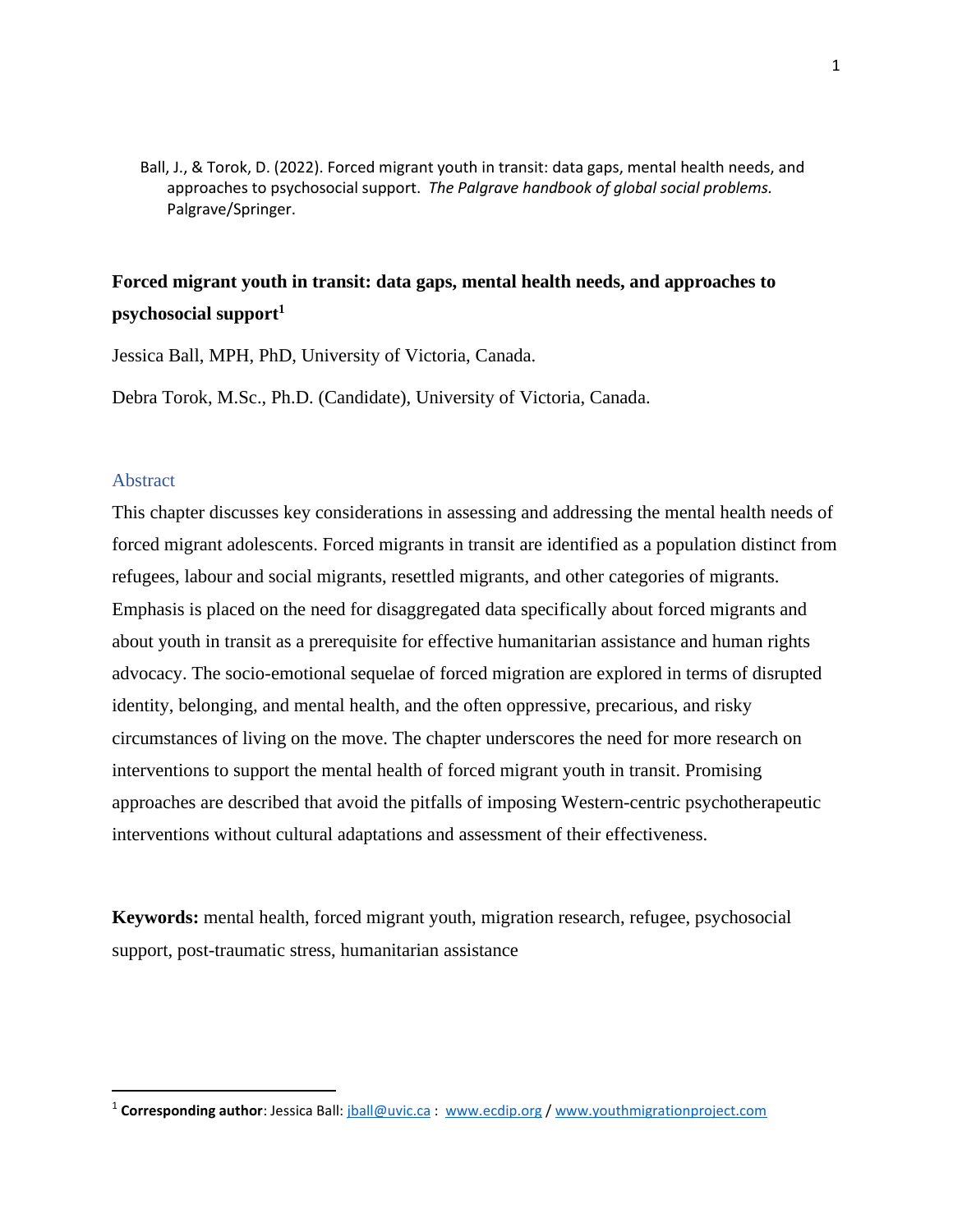#### Introduction

At the end of 2019, there were an estimated 79.5 million forcibly displaced people worldwide (United Nations High Commission for Refugees [UNHCR], 2019a). Based on a combination of different data sources (e.g., registration, surveys) and statistical models, the UNHCR (2019a) estimates that youth below the age of 18 comprise between 38 to 43 per cent (30 to 34 million) of this total population. Forced migrant youth in transit are a distinct population who are on the move, living liminally with authorized or unauthorized temporary stays in various countries before returning to their homeland, resettling in a new country, or assimilating into a country in which they are living in transit. This population is usually considered to include youth living in refugee camps, who represent a small minority of the total population of forced migrant youth in transit. It is widely known that the harrowing circumstances that lead youth and their families to flee their homes impact overall health and well-being (Masten et al., 2019; Meyer et al., 2019; Newnham et al., 2018). Forced migrant adolescents, in particular, have specific developmental risk and protective factors, shaped by the sociopolitical structures that lead them and their families to flee their homes and that determine access to key services within their displacement settings (Masten et al., 2019; Meyer et al., 2019; Motti Stefanidi, 2017; Ortiz-Eschevarria et al., 2017). Conflict and forced migration cause precipitous disconnections from family, community, and sociocultural networks that, in sedentary circumstances, are often protective for mental health and belonging. Yet the psychosocial and mental health needs of forced migrant youth in transit, especially during the formative adolescent years, are neither well understood nor addressed within humanitarian programming. Understanding how forced migration affects adolescent psychosocial well-being can inform health-promoting local and humanitarian programming that is sensitive to their developmental needs. Importantly, research in this area can also direct advocacy that is urgently needed to reform local policies and youth-centred international human rights legislation affecting structural conditions for forced migrants.

This chapter begins with an overview of youth migration trends, defines key concepts pertinent to the distinct population of forced migrant youth in transit, and describes the key sociopolitical determinants of migrants' well-being and access to supports. With this contextual understanding, the chapter reviews what is known about the mental health of forced migrant youth in transit, and the challenges to obtaining valid and reliable estimates of the prevalence and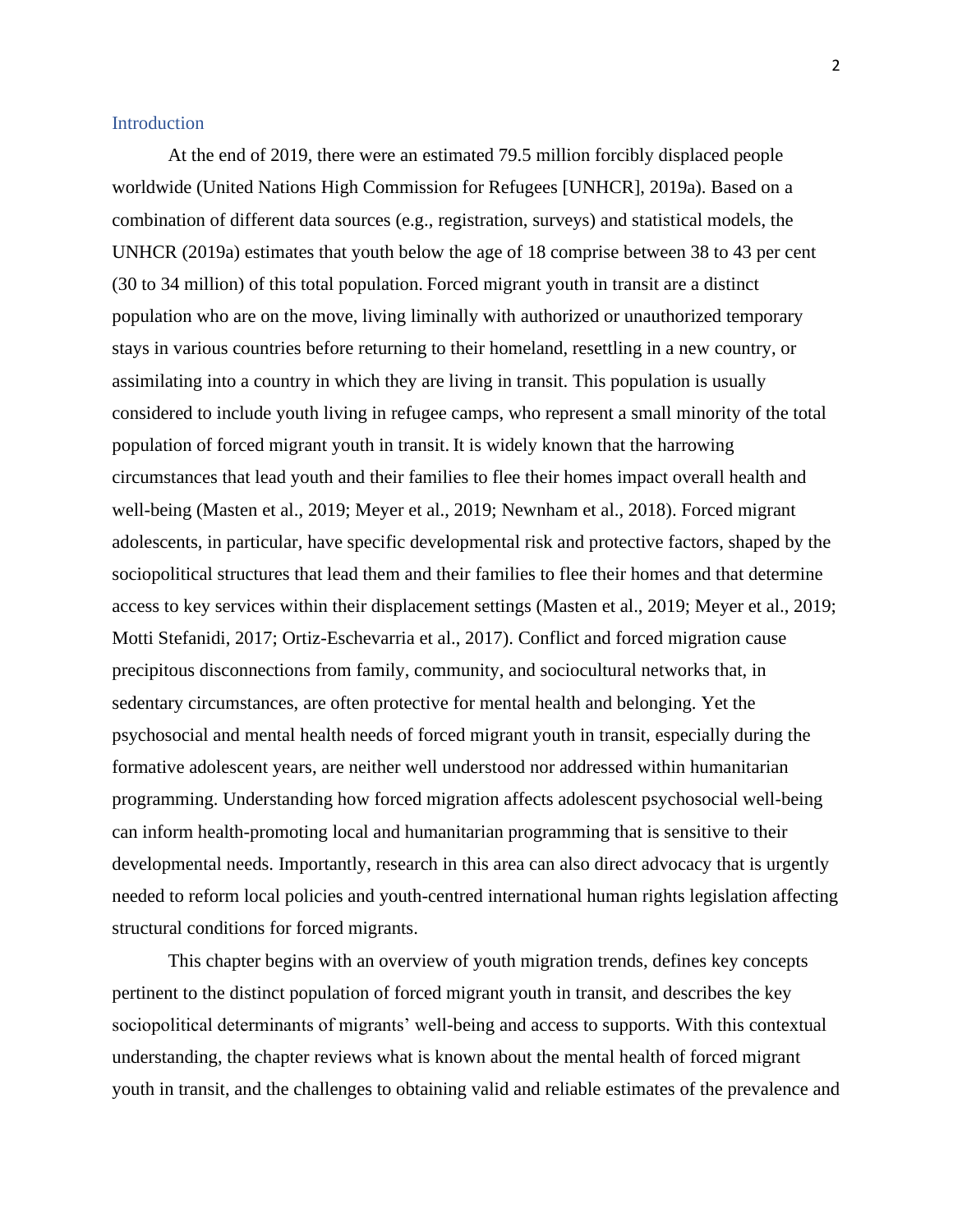nature of mental health disturbances. To gain insight about key contributors to forced migrant youths' mental health while in transit, the chapter then considers the processes of consolidating an identity and sense of belonging – processes that are particularly sensitive during adolescence and that are likely to be affected by the experience of forced migration. Promising approaches to psychosocial support for forced migrant youth while in transit are then described. The chapter concludes with a consideration of future directions for research, policy, international legislation, and humanitarian assistance.

#### Migration landscape

Environmental, economic, and geopolitical factors are pushing a record high of 271 million international migrants around the globe (Bhabha & Abel, 2020). Among these migrants, an estimated 79.5 million have been forcibly displaced, including an estimated 45.7 million who are internally displaced (IDPs, who remain within their home country), 26 million refugees (20.4 million with legal refugee status under UNHCR's mandate and 5.6 million Palestine refugees under UNRWA's mandate), and 4.2 million asylum-seekers (forced migrants living in transit and waiting for adjudication of their asylum application) (UNHCR, 2019a). Of the 79.5 million forced migrants around the world, 30 to 34 million are youth who have been displaced due to violence and conflict (UNHCR, 2019a). The points of departure for international forced migrants (living outside their country of origin) are mostly countries involved in armed conflict in Asia and Africa, including Syria, Venezuela, Afghanistan, South Sudan, and Myanmar (UNHCR, 2019a). Although youth are the second largest and fastest growing age group among migrants globally (UNHRC, 2019a), it is difficult to adequately characterize them due to the ways data are collected, and there is a lack of understanding about the specific needs of young migrants in different types of situations. The experiences, living conditions, and needs of young migrants has increasingly become a focus of concern for global policy leaders, child rights advocates, and humanitarian service organizations (UNHCR, 2017).

## Key concepts

# **Forced migrants**

Forced migrants are a distinctive category of migrant. Although forced migration is not a legal term and has been variously defined, generally this concept refers to displacement involving involuntary movement inside or outside of one's country of origin (International Organization for Migration [IOM], n.d). Forced migrants have fled their country due to armed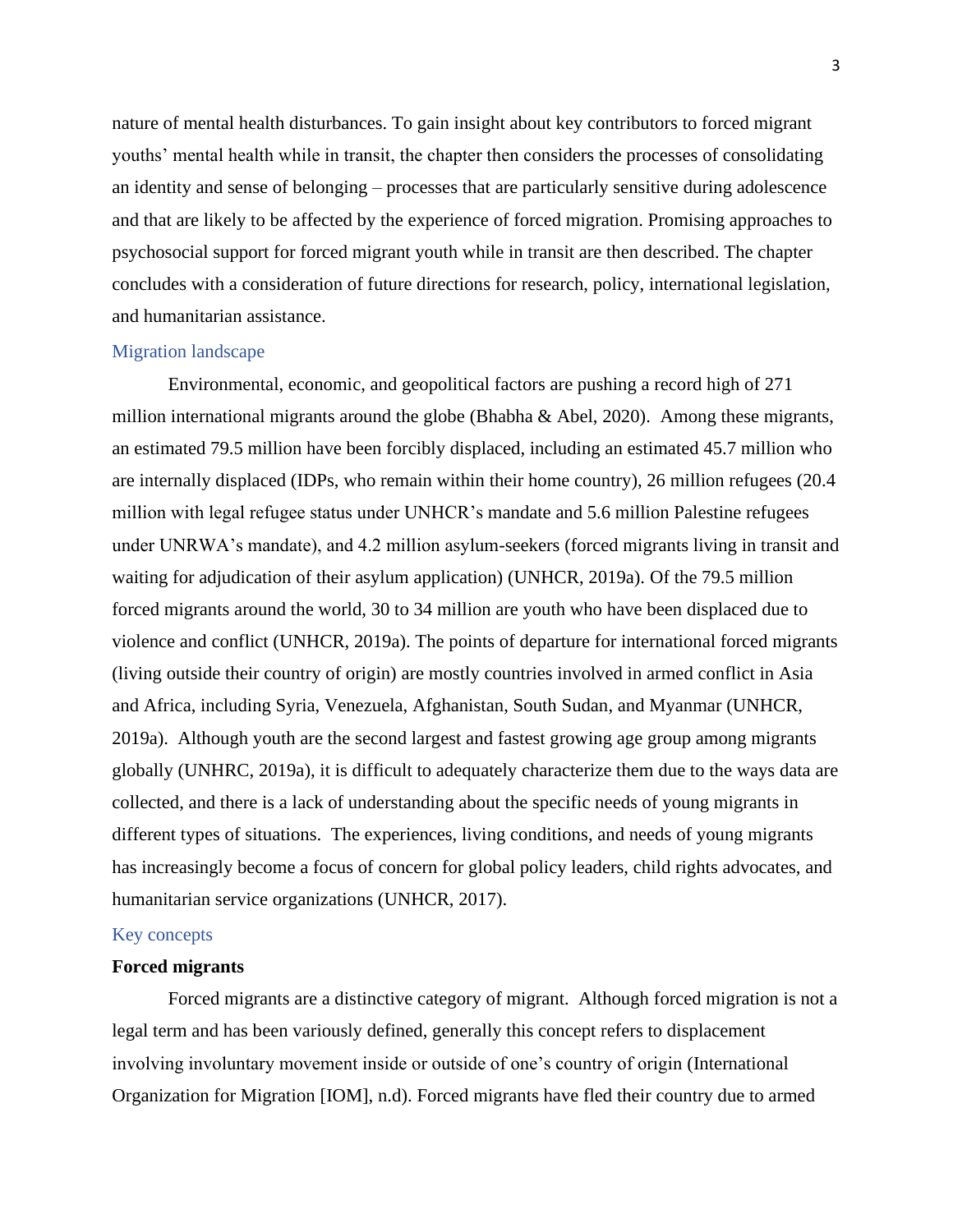conflict, persecution, indefinite conscription into state and other armed forces, environmental disasters, famine, large-scale development projects, and other extreme 'push' factors (UNHCR, 2016). Central to understanding the problems, needs, and goals of forced migrants is the disaggregation of forced migrants from other populations on the move. Specifically, forced migrants differ from those who relocate for labour or employment reasons, social reasons (e.g., to reunite with family or seek a spouse), and for educational and vocational opportunities. These variants of migration may overlap or converge, as individual motives for migration may shift over the course of a sojourn away from home. What distinguishes labour, social, and educational migrants from forced migration is *choice*, with the impetus for forced migration being "force, compulsion, or coercion" (IOM, 2019). $^2$ 

Many forced migrants register with the United Nations High Commission for Refugees (UNHCR) as asylum seekers, defined as "individuals who have sought international protection and whose claims for refugee status have not yet been determined" (UNHCR, n.d.). Over two million people registered as asylum-seekers in 2019 (UNHCR, 2019a). A small number of asylum applicants are legally confirmed as refugees who cannot return home (*non-refoulement<sup>3</sup>* ) and they are then placed on a waiting list for resettlement in a new country. In the last decade, roughly five million individuals received refugee or other protected status in 183 countries or territories because of their asylum claim. About 15 million more people received refugee or temporary protection status through groups procedures, for a total of 20 million people (UNHCR, 2019a).

Acknowledging the complexity of migration, the UNHCR (n.d.) defines persons in refugee-like situations to encompass "groups of persons who are outside their country or territory of origin and who face protection risks similar to those of refugees, but for whom refugee status has, for practical or other reasons, not been ascertained." This applies to many forced migrant youth living temporarily in transit countries without the means or intent to submit a claim for

 $^2$  This definition clarifies that "While not an international legal concept, this term has been used to describe the movements of refugees, displaced persons (including those displaced by disasters or development projects), and in some instances, victims of trafficking. At the international level, the use of this term is debated because of the widespread recognition that a continuum of agency exists rather than a voluntary/forced dichotomy and that it might undermine the existing legal international protection regime." (IOM, 2019, n.d.)

 $3$  The principle of non-refoulement asserts that a refugee should not be returned to a country where they face serious threats to their life or freedom. This is now considered a rule of customary international law. UNHRC serves as the guardian of the 1951 Convention (which is a treaty) and its 1967 Protocol. Signatory states are expected to cooperate with the UNHRC in ensuring that the rights of refugees are respected and protected.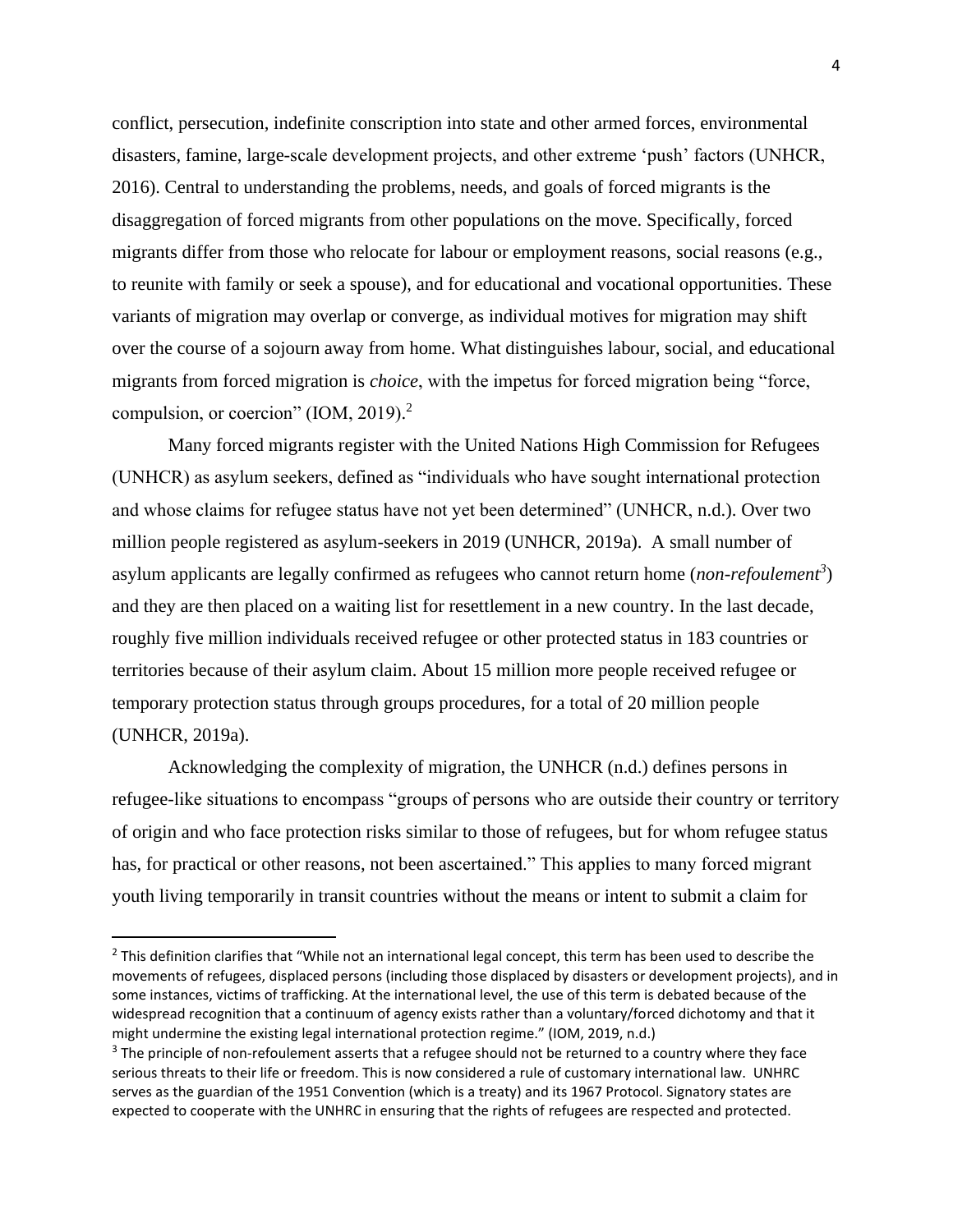asylum or while waiting for a decision on their asylum claim. Although forced migrants who cross borders are colloquially referred to as 'refugees,' the UNHCR (2016) does not include refugees in estimates of forced migration because the term 'refugee' is clearly defined under international and regional refugee law. States that have signed the 1951 United Nations Convention relating to the Status of Refugees and its 1967 Protocol have agreed to a specific set of legal obligations towards legal refugees, which do not pertain to other displaced populations (UNHCR, 2016).

It is estimated that about 86 per cent of forced migrants live in developing countries, often in the poorest and most inhospitable ones, which impacts their sense of belonging and impedes the possibility of reconstructing a positive identity and productive and fulfilling life (Bhabha, 2014). The amount of time that forced migrants live in exile and legally 'on the move' varies enormously depending on each political situation, crisis, and other factors. Only a fraction of the over 100 million forced migrants in the last decade have resolved their displacement (UNCHR, 2019a). An increasingly high number of forced migrant youth live in protracted displacement (i.e., five years or more without prospects for a resolution) (Evans et al., 2013).

Notwithstanding the immense challenges facing forced migrants, their experiences are not uniform. Constructing forced migrants as a homogenous group denies the meanings and implications of individual experiences and needs (Gartrell  $\&$  Hak, 2017). The individual experiences of forced migrants are also shaped by the sociopolitical structures and policies that determine access to basic needs and key services within their particular displacement settings (Meyer et al., 2019). Thus, the distinct needs of different populations of forced migrants and different individual migrants are best understood by asking them directly and listening to their concerns, challenges, and goals.

### Growing up on the move

Most forced migrant youth spend their years growing up with unabated uncertainty about whether they will ever be able to return safely to their home country or resettle in a new country (Evans et al, 2013). Many governments have articulated policies that apply to labour, social and education migrants regulating their access to employment, education, health care, social protection, housing, and prospects for integration. However, governments often lack policies or explicitly deny legitimacy or entitlements to forced migrants, particularly governments that have not signed international agreements that protect the rights of refugees, namely the 1951 United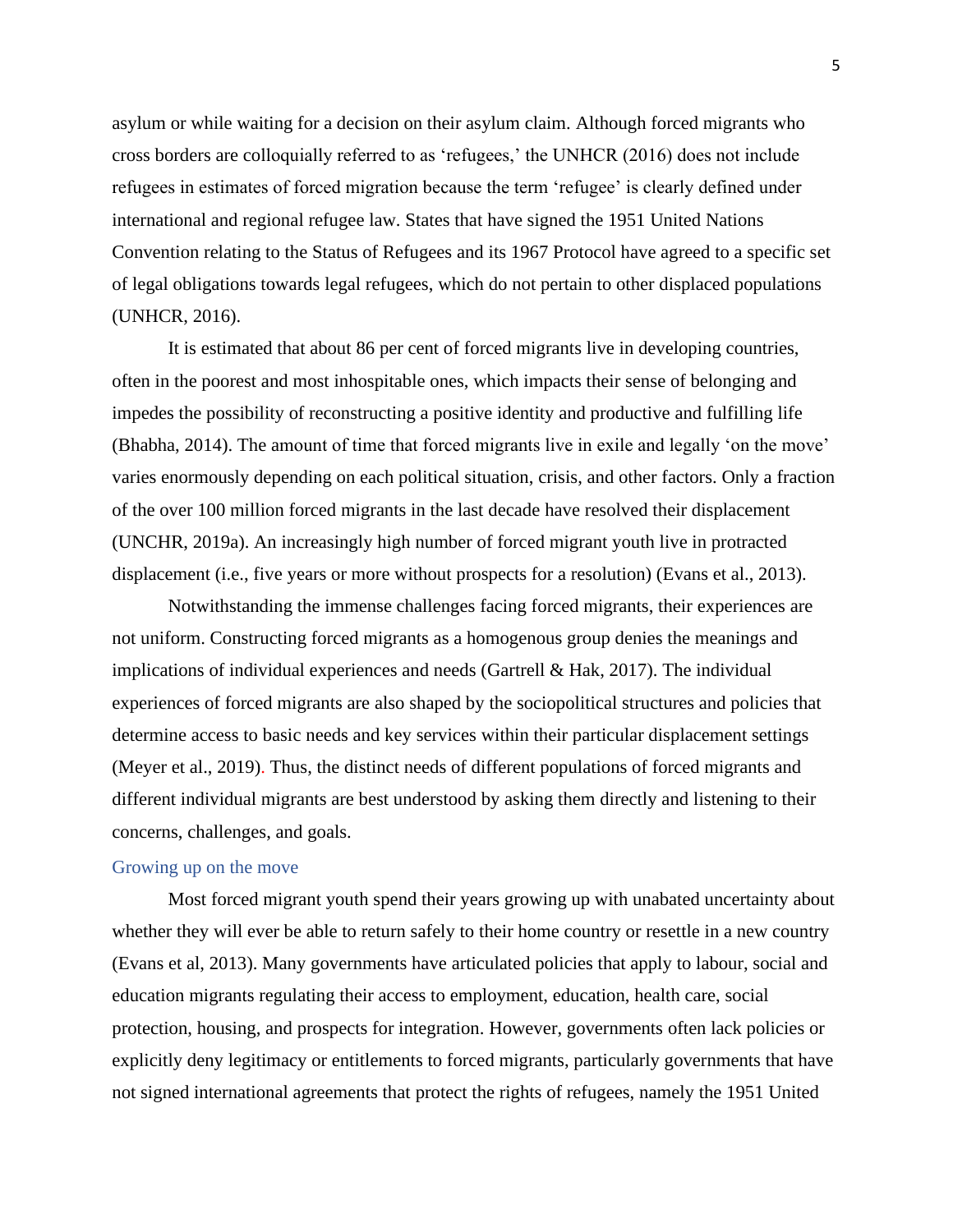Nations Convention relating to the Status of Refugees and its 1967 Protocol.<sup>4</sup> As of 2020, there were 146 states party to the Convention and 147 states party to the Protocol. On top of lacking legal recognition from their temporary host countries, forced migrant youth may lack official identity documentation verifying their name, date of birth, and affiliation with a nation-state. This condition of growing up without official recognition of one's identity could be described as growing up in a state of 'liminality' (Ball & Moselle, 2016), referring to being intermediate between two or more states, conditions, or regions, or being suspended in a transitional space for an indeterminate amount of time.

The experiences of forced migrant adolescents in transit are only just beginning to receive attention within the research literature (Meyer et al., 2019; Ortiz-Eschevarria et al., 2017; Fincham, 2012). Most research has focused on youth with legal refugee status who have been resettled (e.g., Bennouna et al., 2019), or migrant youth in diasporic communities (i.e., members of ethnic communities who have established residence in a 'receiving' country, often legally and by choice) (e.g., Reynolds & Zontini, 2016). There is especially a dearth of studies of forced migrants in the Global South (Chakraborty & Thambiah, 2018). Assumptions about young migrants are largely based on the presumed generalizability of Euro-Western theories, beliefs, and values about how youth develop and what they need for their optimal development (Ball & Moselle, 2016; Boyden, 2013; Burman, 2016). Authorities making decisions about how to resolve the plight of young, forced migrants do not appear to question whether ideas about child and adolescent development and care apply equally to migrant youth in the Global South as they are assumed to apply to sedentary children in the Global North (Ball & Moselle, 2015). Global institutions, including international organizations, education bodies, and the media, tend to understand migrant children as passive agents who are dependent on parents, the state, and international organizations to determine their well-being and future. Policy makers tend to fall back on essentialized tropes of helpless and vulnerable refugee youth without agency or any semblance of empowerment (Boyden, 2013; Daniel, 2019; Ensor, 2010; Lynch, 2010; Wachter & Snyder, 2018). They are often seen as victims, and their experiences are often understood as

<sup>&</sup>lt;sup>4</sup> The 1951 Convention and the 1967 Protocol are deposited with the Secretary-General of the United Nations (Article 39 (1) of the 1951 Convention and Article V of the 1967 Protocol). For the authoritative source of the current status of both treaties, refer to the United National Treaty Collection website under status of Multilateral Treaties Deposited with the Secretary-General (MTDSG):

https://treaties.un.org/Pages/Treaties.aspx?id=5&subid=A&lang=en.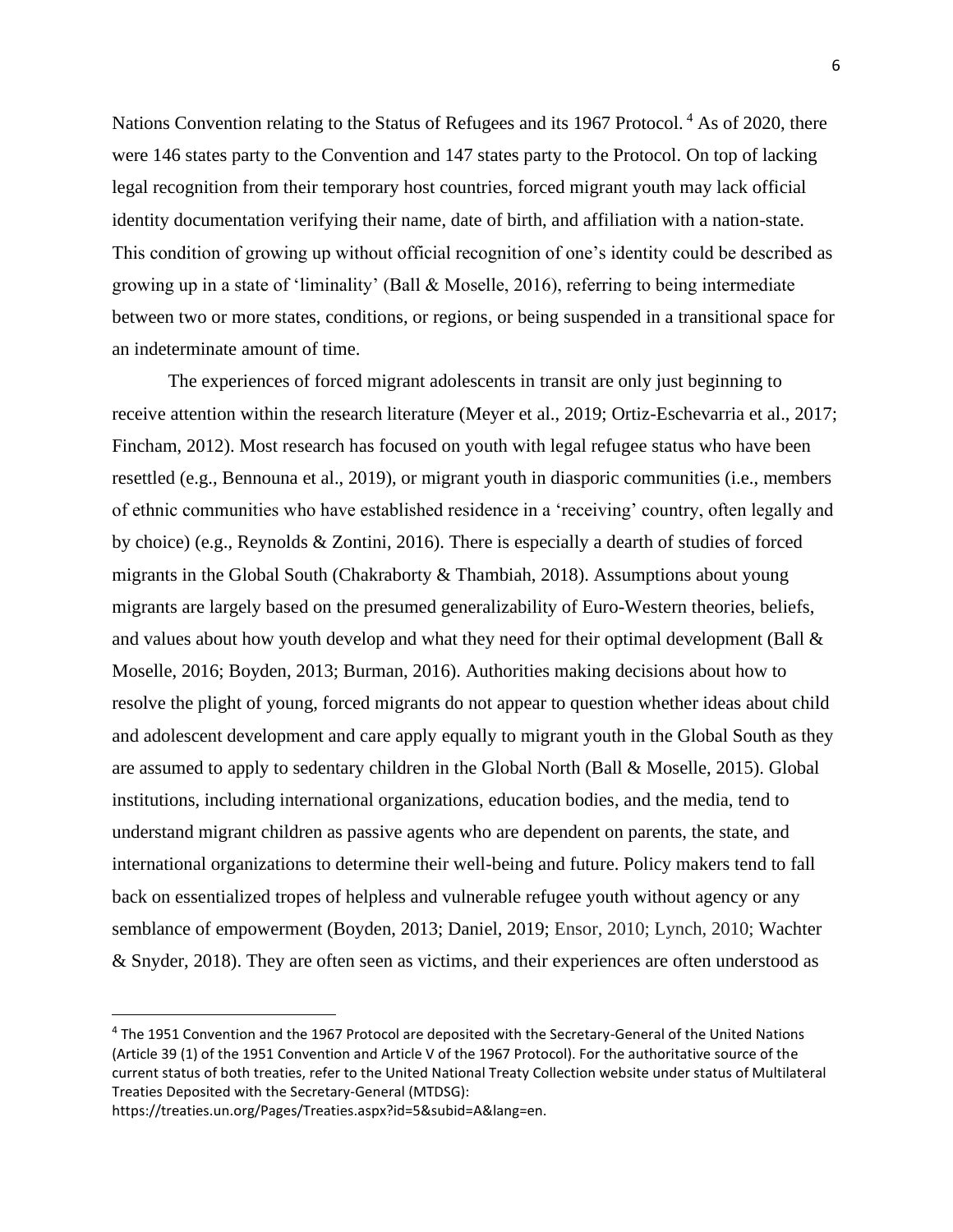secondary products of their parents' primary narratives of displacement (Beazley & Ball, 2017). Hegemonic Western-centric stereotypes of helpless refugee youth obscure youths' voices, opinions, and views on their displacement and what they need in order to survive and flourish (Ball & Moselle, 2015; Beazley & Ball, 2017). Accordingly, there is a pressing need for more studies to explore the migration experiences of youth, including their views on what they need to cope with the losses, challenges, and ambiguities they face, or the strategies they use to reduce the psychosocial toll of structural barriers, social stigma and hostility. Research on youths' own perspectives aligns with the goals and reports from high-level meetings that call for more engagement with youth and the use of youth-centred approaches (UNHCR, 2017). In 2014, United Nations Secretary-General Ban Ki Moon asserted that "the intersection of migration and youth remains a large, inadequately addressed challenge for governance in countries worldwide" (United Nations World Youth Report, 2014).

## Data gaps and challenges to data gathering

Despite recent increased efforts to understand the socioemotional wellness of forced migrant adolescents in transit, there are several challenges with assessing constructs of wellness in this population (Vossoughi et al 2018). First, it is difficult to count people who are on the move, many of whom may not have had the opportunity or means to submit a claim for asylum to the UNHRCR or to register with another agency. Second, youth may be not registered by adults with whom they are traveling for several reasons, including that they are being trafficked, or they are not the youth's documented legal guardian. Youth may intentionally not register for their own reasons, such as preferring to avoid surveillance because they are seeking or engaging in unauthorized employment, or they are delaying becoming visible until they are in a preferred destination country. Third, as 'youth' is a socially constructed phenomenon that varies across historical and cultural contexts (Arnett Jensen, 2011; Robertson et al., 2017), studies differ in terms of how youth is defined. Oftentimes adolescents (i.e., 12-19 years old) are combined with other age groups (e.g., children under 21 years old) within research, exacerbating challenges with providing specific policies or guidelines because the group is undefined (Evans et al., 2013). Fourth, and most importantly, forced migrant youth are also rarely disaggregated from other categories of migrants including economic, social, and education migrants. The experiences of migration are different depending on the goals, means, and duration of the migration journey. Future studies of people on the move need to disaggregate children under 12 years old from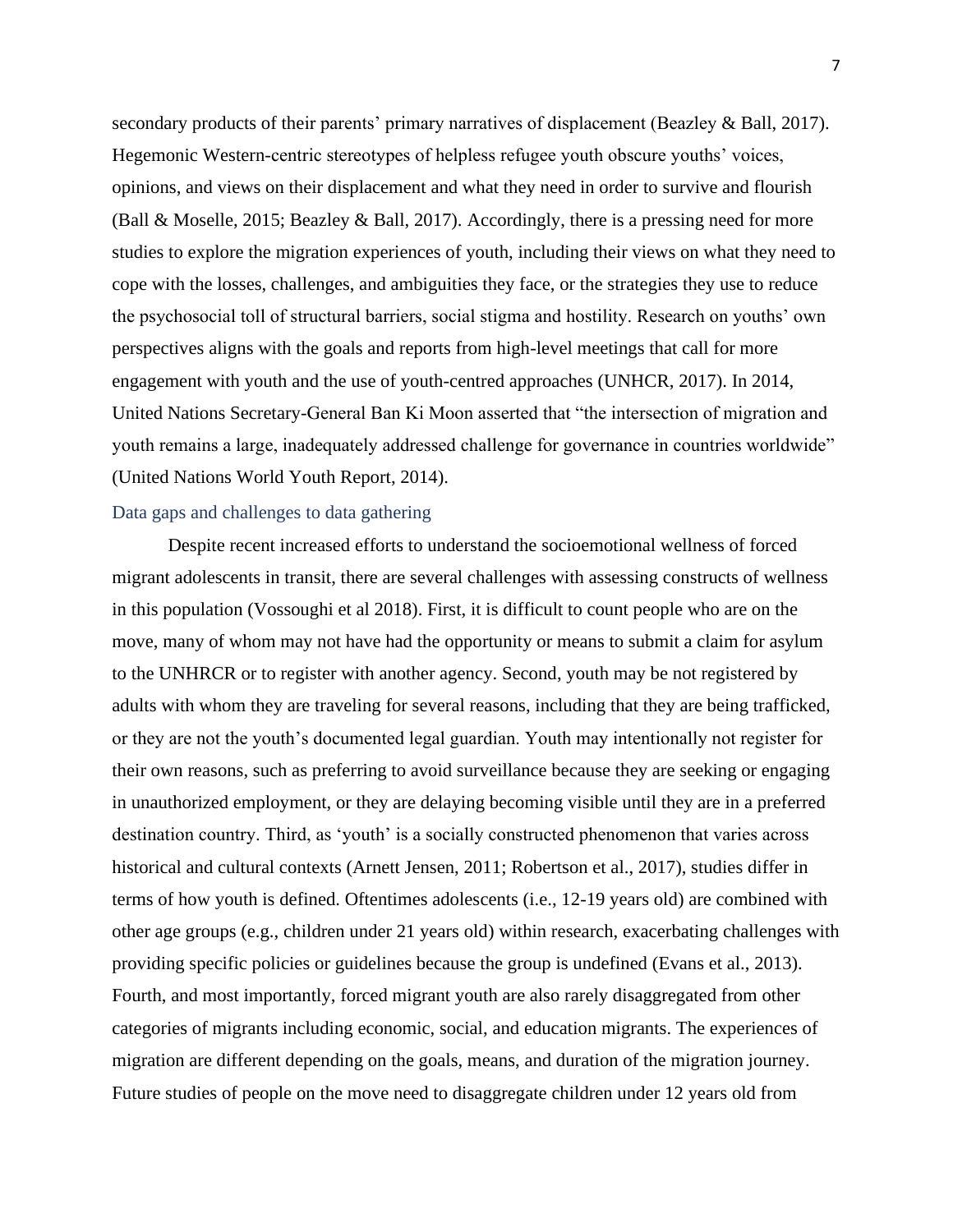adolescents (12-19 years old) and from young people (20-29 years old). Although Western agebased theories of development are limited, childhood, adolescence, and young adulthood are partially shaped by distinct developmental processes that are embedded in broader social contexts. Migrants should also be disaggregated based on whether they are in transit or whether their migration journey has somehow been resolved, and based on their primary motive for moving (work, family, education, forcible displacement). Certainly, it can be said that forced migrant adolescents in transit face the most threats to their well-being and development of all migrant populations. The gap in demographic and other data (e.g., health, social, education) about forced migrants, and adolescents in particular, makes it difficult to advocate for their rights and needs (Evans et al., 2013).

#### Rights affecting socio-emotional development and wellness

Another factor that obscures an accurate profile of forced migrant youth in transit is that, in some data collection exercises, forced migrants are grouped together with youth who have been resettled, assimilated, or reintegrated. The experience of forced migration has been differentiated into three phases: pre-flight, flight, and resettlement (Carswell, 2011; Papadopoulos, 2001). Again, these categories can overlap, as some forced migrants may return to their home country and flee again, sometimes repeatedly, and some resettled migrants attempt to reintegrate, and so on. Mental health challenges are thought to vary across each of these phases (Lustig et al., 2004; Murray et al., 2010), with youth being more vulnerable to the negative impacts of all three phases compared to adults (Betancourt & Khan, 2008; Fazel & Stein, 2002; Hebebrand et al, 2016; Pfeiffer & Goldbeck, 2017; Siriwardhana, & Stewart, 2012; Villanueva O'Driscoll et al., 2017). Perhaps because it is easier to investigate youth who are settled rather than youth on the move, the preference of researchers to focus on resettled youth has left a gap in understanding the experiences, needs, and goals of forced migrant youth while they are in transit (Dowd, 2008). Youth living temporarily in a country, or literally being on the move, experience more extreme risks including the possibility of ongoing exposure to violence, exploitation, and discrimination, lack of access to basic needs including health care, decent housing and education, prolonged uncertainty about their future, and in many cases, separation from key sources of psychosocial support and belonging, including their family, friends, and cultural community.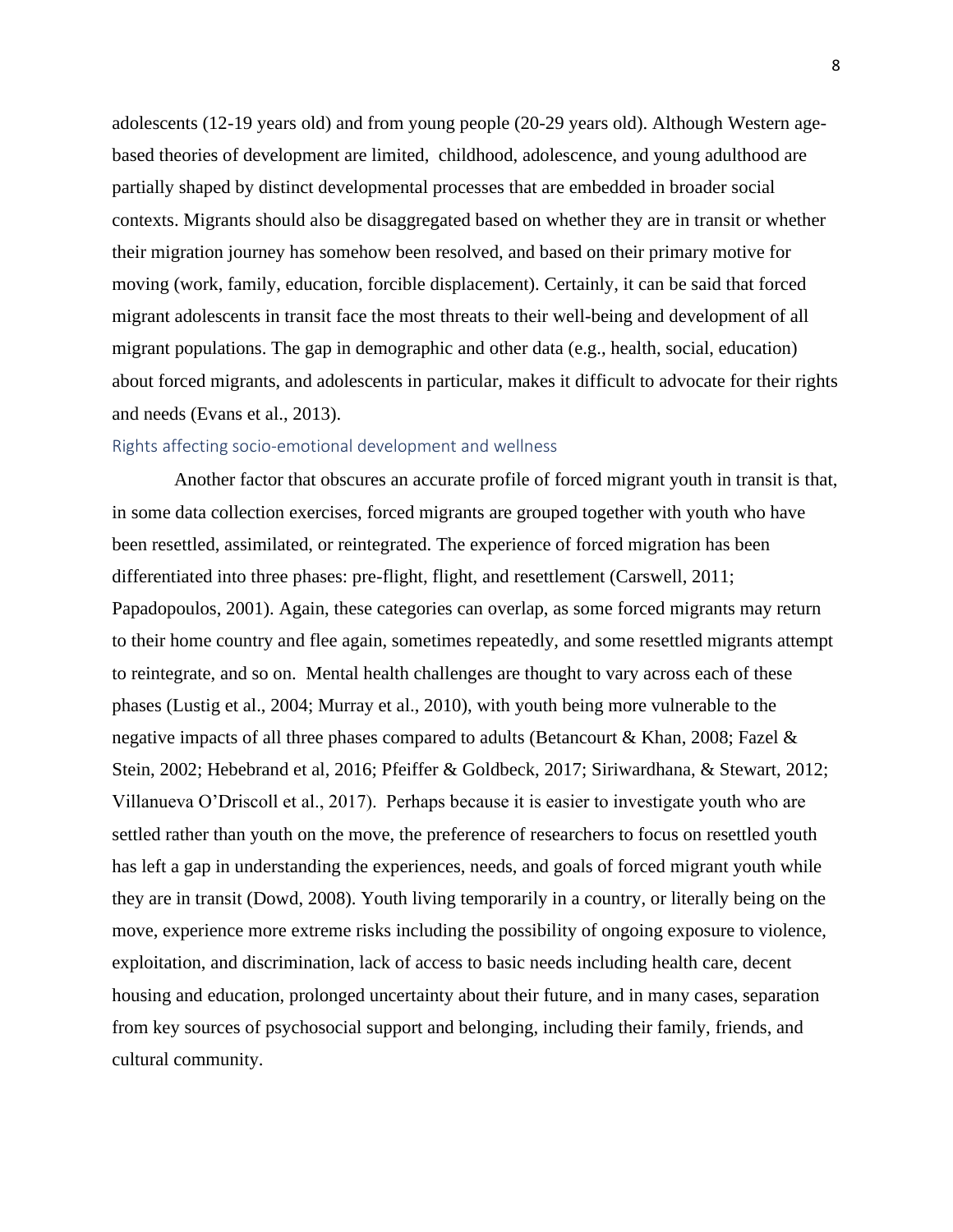The experiences of forced migrant youth in transit depend heavily upon the political laws and structural conditions of their temporary country of residence. Perhaps most importantly, there are considerable implications for a youth's well-being that depend on whether they reside in transit in a state that is signatory or non-signatory to the international agreements that protect rights for refugees and asylum seekers. As a case in point, Malaysia is a non-signatory state that denies forced migrants legal status. Therefore, they do not have rights to government-provided education, health services, or legal work on the same basis as Malaysian nationals (Razali et al., 2015). Migrant youth rely on donor-dependent non-formal education often run by their own refugee communities or non-government organizations that aim to compensate for denial of public services to refugee populations. While Malaysia's approach to refugee policy has occasionally made the process of arriving in the country easier for refugees and asylum-seekers, the government's refusal to grant legal recognition to forced migrants renders them extremely vulnerable to persecution by immigration officials, xenophobic violence, and exploitation at the hands of the landlords, the healthcare system, informal employers, and in some cases, organized crime (Towle, 2017). Forced migrants are always at risk of detention by immigration officials, leading to situations where bribery and exploitation of refugees are commonplace (Chao, 2014). Youth face perpetual risk of separation from caregivers and family due to detention, threats of imprisonment, and deportation for family members who work (Razali et al., 2015; UNHCR, 2019b).

The United Nations Convention on the Rights of the Child (UNCRC, 1989), to which all countries except the United States are signatory, constructs children as active participants in their own lives and states the necessity of ensuring the protection, survival, and development of all forcibly displaced children. Article 12 enshrines the right of children and youth to have a voice in decisions that affect them. Notwithstanding, this convention and other instruments that recognize the needs and rights of children offer only "soft laws" or benchmarks. They do not bind governments to protecting the rights of *all* youth. Thus, for example, migrant youth, particularly those accompanied by a caregiver who is presupposed to speak on their behalf, are often denied their right to a voice in deliberations about how to resolve their displacement. Without binding laws that enforce protections, including citizenship for all youth, forced migrant youth become effectively invisible (Doná & Veale, 2011).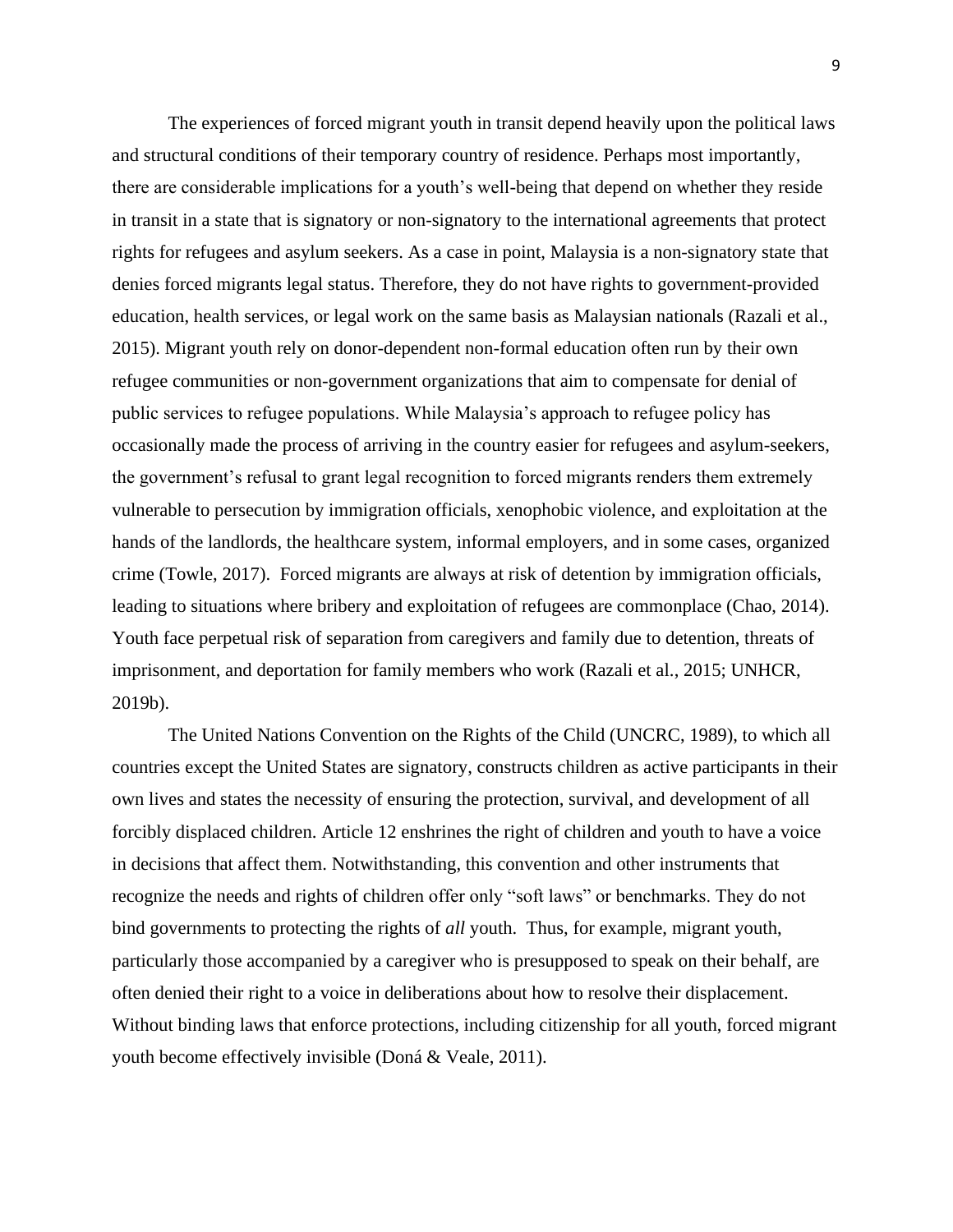# Impacts of forced migration on mental health

While it is important to avoid stereotyped or homogenizing views of what forced migration means for youth, including for their mental health, it is reasonable to assume that the harsh circumstances that forced migrant youth navigate in transit, the loss of their usual sources of psychosocial support, and ongoing uncertainty contribute to psychosocial upheaval and trauma. Particularly in non-signatory states, forced migrant youth are often socially and politically marginalized (Committee for the Protection and Promotion of Children's Rights (CPPCR), 2009). Governments and humanitarian assistance agencies generally do not address the specific needs of adolescents, especially as they approach young adulthood (Evans et al, 2013). Their lives are often precarious and dependent on chance and their own resourcefulness, rather than on supportive policies or programs. These experiences are barriers to exploring identity, social belonging, and forming aspirations for the future – processes considered to be foundational for fostering positive psychological and developmental outcomes.

Separation from family members has been identified as a key stressor affecting the mental health of forced migrants and refugees in transit (Hodes et al., 2008). It has been argued that unaccompanied minors may be at greater risk for mental health disturbances because adult caregivers often help young people to self-regulate. However, many forced migrant adults are also known to exhibit symptoms of post-traumatic stress disorder (PTSD) and may communicate their stress, anxiety, and depression to their children, so that being in transit with adult caregivers, although beneficial in many ways, may not protect a youth from mental health disturbances. Forced migrants may also experience cultural bereavement from the loss of opportunities to practice their culture in everyday activities and on special occasions (Lustig et al., 2004).

Experiences living in refugee camps are also a key stressor affecting mental health. Refugee camps are meant to meet the basic needs of refugees. However, the living conditions and quality of care for minors in camps is often very sub-optimal and may include inadequate water supply, food, and medical care. Many youth experience gender-based violence, induction into criminal activities, and loss due to the suicide of other refugees (Fazel & Stein, 2002; IOM, 2017; United Nations World Youth Report, 2013; UNHCR, 2016).

Estimates of the prevalence of psychological distress among youth in refugee camps are as high as 87 per cent, with symptoms that are consistent with PTSD and other, often co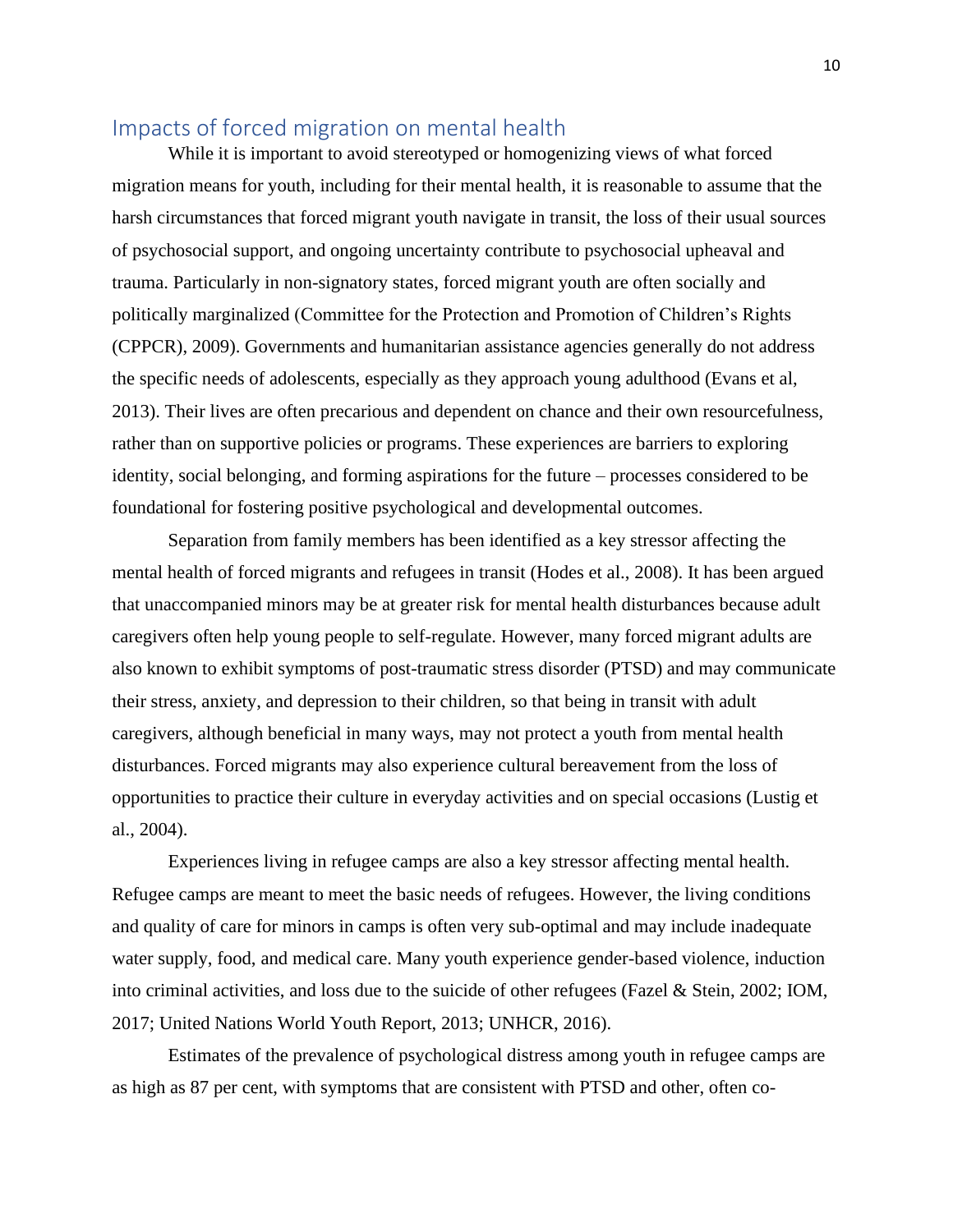occurring problems including suicidality, sleep disturbance, anxiety, and depression (Villanueva O'Driscoll et al. 2017; IOM, 2017; Vossoughi et al., 2018). Forced migrant youth, including youth in refugee camps, are often seen by migrant serving organizations as being at high risk for suicide, with prevalence estimates of suicidality ranging from five to 70 per cent across different populations and refugee camps (IOM, 2017; Vossoughi et al., 2018; United Nations World Youth Report, 2014; UNHROHC, 2016).

While the estimated high prevalence of mental health problems experienced by forced migrant youth is concerning, there are also significant criticisms regarding the predominance of Western methods and tools to assess mental health in non-Western populations (Salamanca-Buentello et al., 2020; Van Ommerman, 2003). The concepts, tools and intervention approaches that are mainstays of mental health practice in Western industrialized countries have been inappropriately exported around the globe without sufficient attention to cultural sensitivity, relevance, and validity with non-white and particularly marginalized populations (Watters, 2010; Kirmayer et al., 2014). For example, the American Psychiatric Association's *Diagnostic and Statistical Manual of Mental Disorders* (DSM) has been widely used to classify expressions of psychological distress by people in widely varying cultures in highly diverse circumstances (Berthold et al., 2019; Latzman et al., 2016). Cross-cultural studies have shown poor reliability and validity for many of the diagnoses in the DSM (Marsella, 2020; Villanueva O'Driscoll et al., 2017). Pathologizing individuals in developing nations using Western standards of (ab)normality has been criticized for representing an extension of colonization and oppression by the West (Bhatia & Priya, 2018; Salamanca-Buentello et al., 2020). Yet, there has been little recognition by many organizations and practitioners working with forced migrant youth that methods and tools must be informed by the particular cultures, languages, and structural conditions of the youth in question (Marsella, 2010) and with consideration of historical, age-based, and gendered power dynamics (Pedersen et al., 2015). Thus, there is a need to understand how psychological distress is experienced and expressed in varying cultural and situational contexts, and what these expressions mean from the perspective of normative expectations within a particular culture (Chentsova-Dutton & Maercker, 2019; Pedersen et al., 2015; Villanueva O'Driscoll et al., 2017). Some investigators have argued that signs of clinically significant psychological distress may be common among people who have travelled from similar circumstances should be understood as a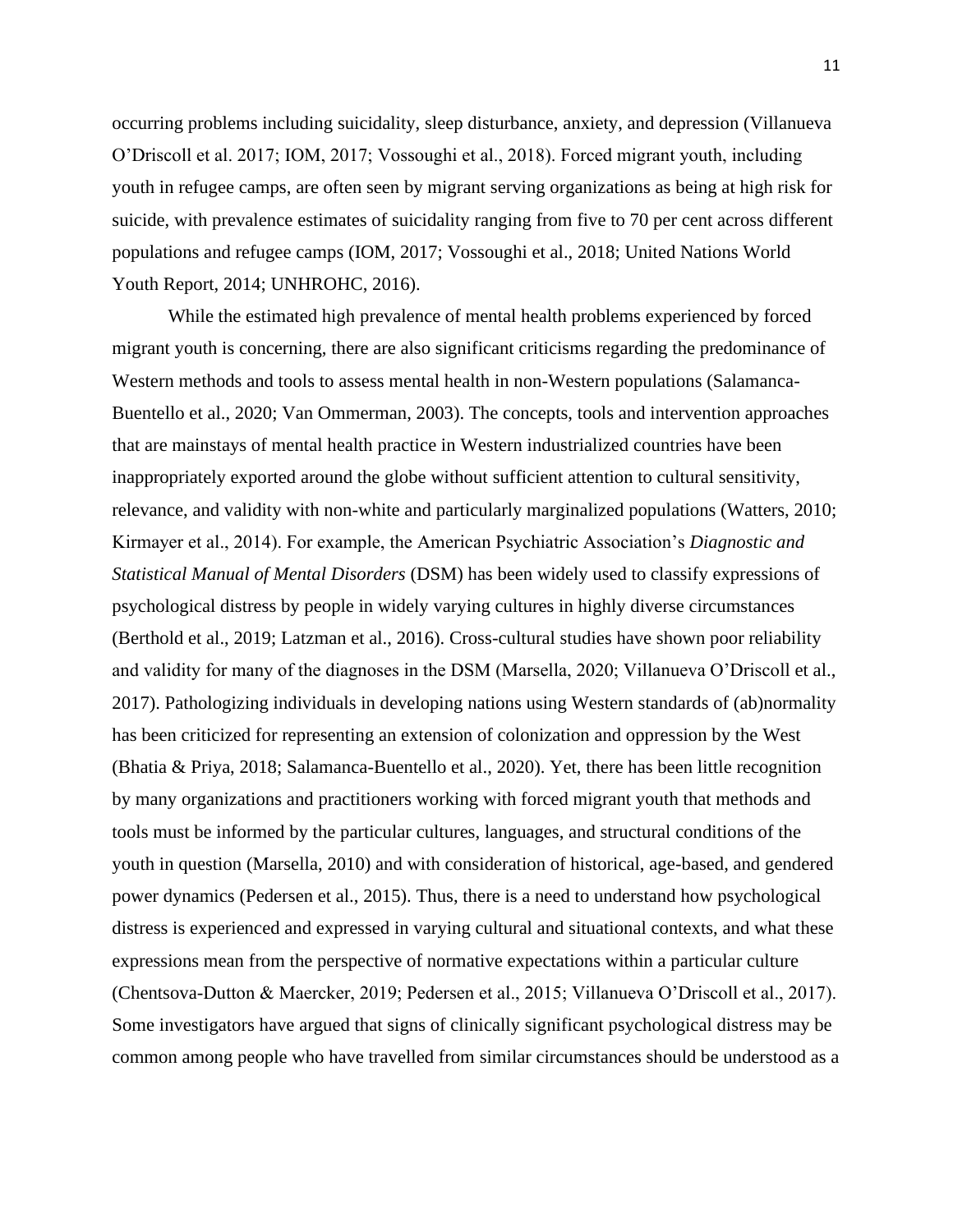social or collective trauma rather than only as indicators of an individual's mental health disorder (Pedersen, 2002).

Developing culturally specific measures of mental health, in partnership with local informants, can help to address some of these limitations, including by using local ways of expressing psychological distress (Gadeburg & Norredam, 2016). Examples of studies that have done this include the Child Psychosocial Protective Factors Scale (Sim et al., 2017) and the African Youth Psychosocial Assessment Instrument (Betancourt et al., 2014). However, all measures must be validated in each new context and used cautiously to avoid over-pathologizing normal responses to traumatic events or structural deprivations.

#### Determinants of mental health

Identity and belonging are key concepts in our understandings of psychological wellness and distress. Western theory holds that a central process during adolescence is exploring one's sense of oneself in relation to the social world, including interpersonal relationships, forms of engagement in civil society and, for some, identification with a nationality or ethnicity (Erikson, 1968; Berry et al., 2006; Yuen & Leung, 2019; Way & Rogers, 2015). Forced migration would seem to threaten core developmental processes of affirming an identity and sense of belonging (Motti-Stefanidi, 2015). In addition, there are a host of sociostructural determinants of mental health that affect forced migrant youth, including socioeconomic disparities and social exclusion (Marwani, 2014; CPPCR, 2009). Most forced migrant youth in transit have experienced political oppression and social discrimination in the lead up to migrating and continue to experience social injustices throughout their time in transit (CPPRC, 2009). Youths' perceptions of, and socioemotional responses to, sociopolitical injustice and adversity often shape their sense of identity, belonging, and overall well-being (Boyden, 2003; Bhatia, 2018; Way & Rogers, 2015).

Only a few studies have explored how forced migrant youth in transit have negotiated their identity and a sense of belonging (e.g., Bellino, 2018; Fincham, 2012). These studies suggest that youth may construct their identities by leveraging relational processes (e.g., family storytelling), connecting to national and ethnic ties (e.g., rehearsing national anthem), and imagining their futures (Bellino, 2018; Ball & Moselle, 2015, 2016; Fincham, 2012). In recent research with adolescent forced migrants living in Malaysia , youth negotiated serious challenges affecting their identity. They explained how being uprooted from everything they had known and living in a largely hostile environment as asylum seekers had caused them to question their sense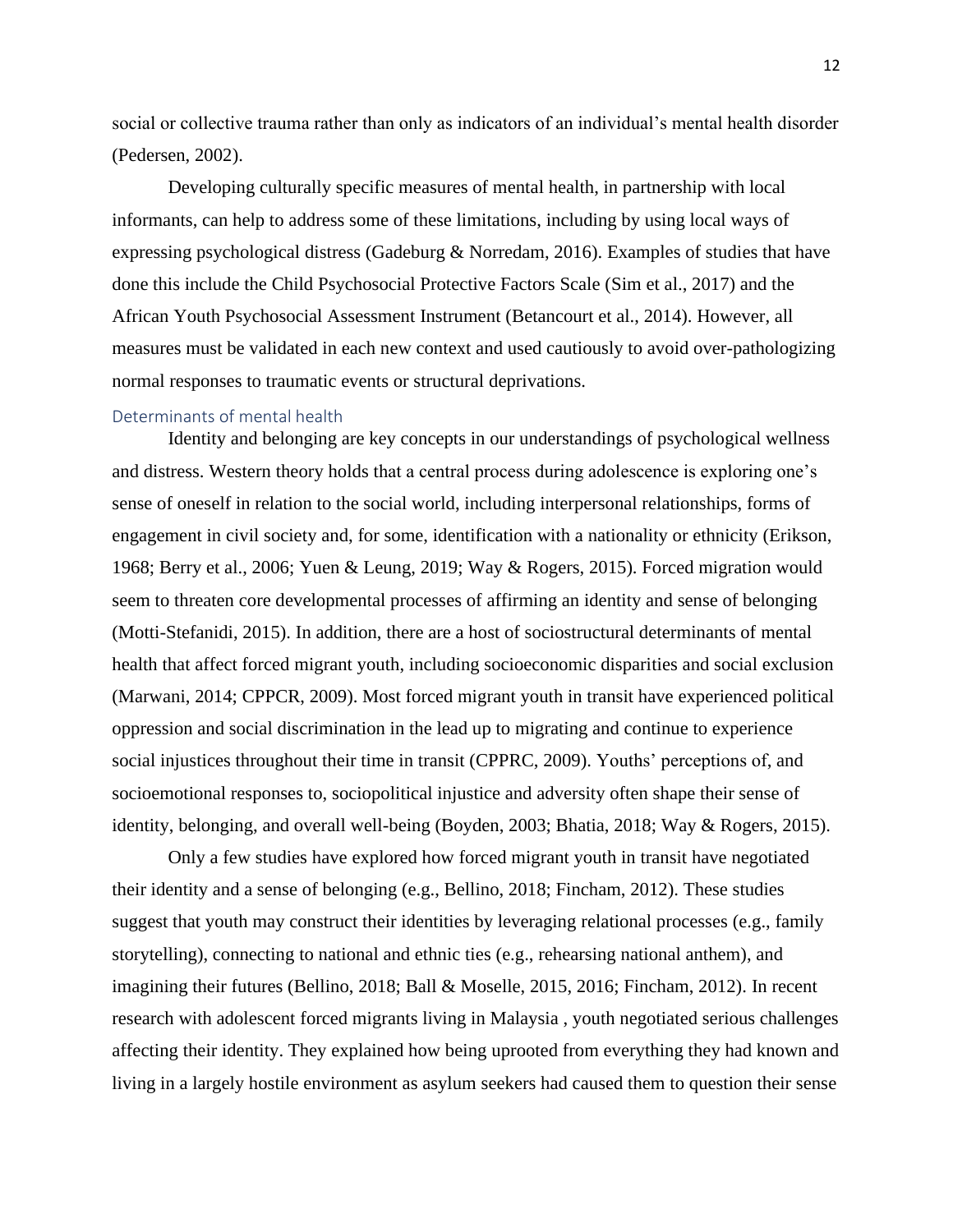of who they were, their self-worth, and their ability to imagine their futures (Ball, 2020; Torok  $\&$ Ball, 2021). Further research on how forced migrant youth construct their identities, attending to their perspectives of their past (pre-flight), current self, and imagined futures, can provide critical insights about how they position themselves in the world with respect to their values and beliefs about their own self-worth and agency.

Related to identity is having a sense of belonging, which is a crucial determinant of mental health, including for immigrant and refugee youth (Baumeister & Leary, 1995; Edge et al, 2014; Posselt et al., 2019). However, little is known about how forced migrant youth experience belonging while living in transit and the barriers to constructing belonging when living somewhere illegally (Jones & Krzyzanowski, 2011). Many forced migrant youth are unauthorized while in transit, especially when they first arrive and have not yet filed a claim for asylum. The few studies exploring the impacts of illegal status on the well-being of children and youth point to largely negative psychological and practical impacts (Suárez-Orozco et al., 2011). Psychosocial Interventions for forced migrant youth

Humanitarian service organizations are not well equipped to support the developmental and mental health needs of forced migrant youth in transit (Harild, 2016) due to a paucity of research on psychosocial interventions for them. Most studies have focused on resettled youth (Castles, 2006; Fazel & Stein, 2002; Hebebrand et al., 2016; Martin et al.,2005; Siriwardhana & Stewart, 2012; The National Child Traumatic Stress Network, 2003). A few studies have focused on youth in refugee camps (e.g., Burck & Hughes, 2018), where there is often a rudimentary system for offering services to youth and for training staff. Yet, the larger proportion of forced migrant youth in transit do not have refugee status and do not live in designated camps. The gap in demographic, epidemiological, and psychosocial data about forced migrant youth is matched by a gap in reported and evaluated psychosocial support programs tailored to this liminal population.

Psychosocial interventions to assist youth to cope with traumatic experiences and ongoing difficult circumstances depend on a valid understanding of how mental health related concepts are understood within the youth's primary culture of reference (Hebebrand et al., 2016; Lustig et al, 2004; Murray et al., 2013; The National Child Traumatic Stress Network, 2003; Villanueva O'Driscoll et al., 2017). Yet, like approaches to mental health, many intervention approaches build on Western theory and research about adolescent psychological development,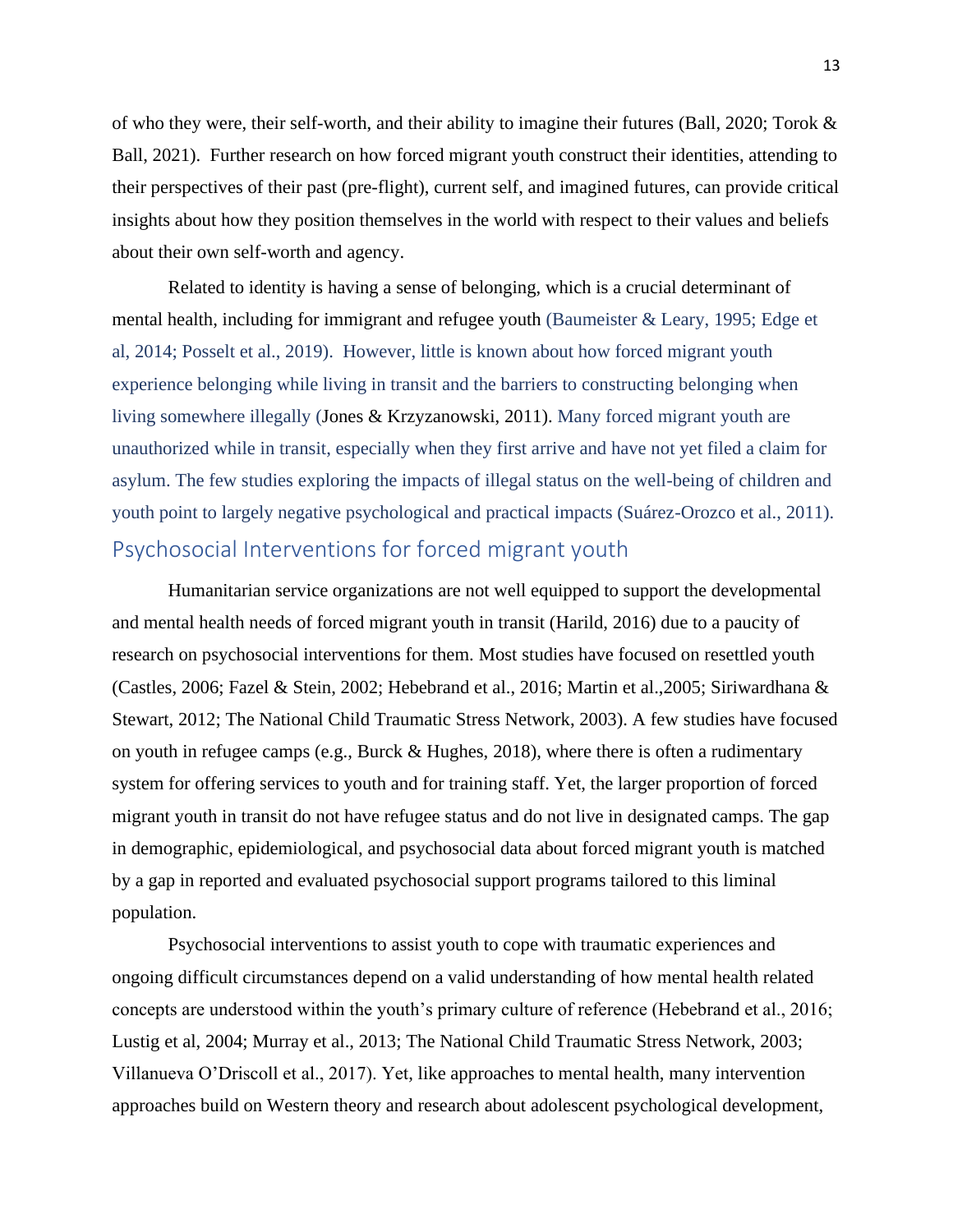mental health, and psychotherapy, which have been extensively critiqued for their limited view of the range of human experience and expression (Bhatia & Priya, 2018; Burman, 2016; Clayton et al., 2019; Pederson et al., 2015). 'Best practices' in Western interventions often lack applicability and feasibility in low resource settings, especially where there are significant cultural differences or where there has been mass trauma. Interventions conceived in the West are typically driven by individualistic values, including personal autonomy, expression, and achievement. This has contributed to a singular focus on problems while overlooking resilience, optimism, exploration of new opportunities, and pro-social behaviours.

Without preliminary field work and adaptations to ensure relevance, feasibility, and cultural appropriateness, most mainstream Western approaches to addressing mental health challenges are ill-fitted for forced migrants in low-resource, highly constrained contexts where sociopolitical determinants of trauma and collective social suffering are relevant (De Jong, 2011, Pederson 2002; Kleinman, 2010). Presuming that a Western 'best practice' will be meaningful to non-Western youth can deny their agency in choosing which forms of support are most likely to help (Ball et al., 1994; Beazley & Ball, 2017). Additionally, Western interventions typically depend on highly trained mental health professionals, limiting access to those with the ability to pay and creating ongoing dependency on external specialists to provide training. Psychosocial interventions for forced migrant youth must address the distinct sociopolitical context, local rituals and knowledge that support individual and community healing and contextualize youths' strengths and difficulties within their sociocultural realities (Chentsova-Dutton & Andreas, 2019; Burck & Hughes, 2018; Pederson et al., 2015; Somasundaram & Sivayokan, 2013; Suarez, 2016).

How can we incorporate these premises into practice? One example is The Tree of Life intervention, which is a trauma-informed, culturally grounded therapeutic approach. Developed specifically for refugee youth, it uses the metaphor of trees and forests to involve youth in an expressive, narrative approach to therapy (Ncube, 2006). When used with youth in a refugee camp in France, the counsellors explicitly validated youth's perceptions that sociocultural barriers such as racism and violence were key determinants of their mental health and wellbeing, rather than only exploring individual problems or validating only individual, psychological interpretations of distress (Burck & Hughes, 2018) Preliminary evidence from qualitative research suggests that it strengthens social connections among refugee youth (Jacobs,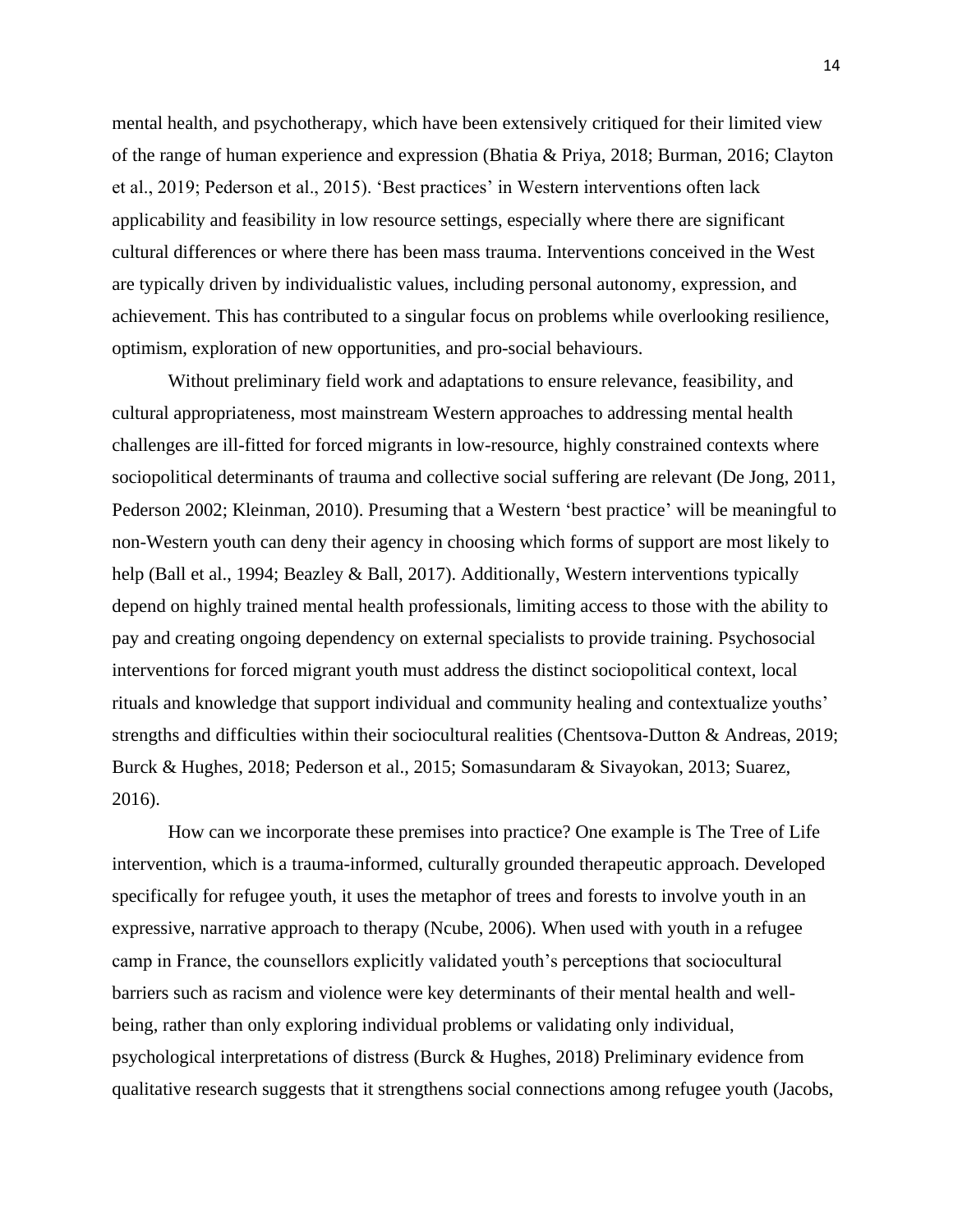2019). Another example is a photography intervention with youth in a refugee camp in Thailand that involved youth working in groups to photograph things that were important in their lives. This intervention focused on positive development and adjustment following traumatic experiences. The researchers found that the health-promoting component of this method consisted of youth articulating a 'social narrative' or story of the survival of their community (Prag & Vogel, 2013). This approach starts with an understanding of trauma and resilience as a collective experience, moving away from the mainstream Western individualistic approach. Another promising practice is the Peer Mediated Storyboard Narrative (PMSN) method

The PMSN was inspired by the need for a collective, trauma-informed approach to understanding the socioemotional experiences of forced migrant youth, while abiding concerns about the limitations of mainstream Western approaches (Ball, 2020). This approach was used with 52 forced migrant youth from the Middle East, North Africa, and Myanmar living in transit in Malaysia (Ball, 2020). The PMSN method is deliberately designed to appeal to and meet the needs of youth. Youth are asked to use expressive arts and personal storytelling to describe their experiences of migration in terms of how it impacts their sense of self, home, belonging, and future aspirations. They do this work in small groups of other forced migrant peers over several weekly sessions. Their narratives address both macro-level changes and conditions (i.e., forced migration, their legal status, interactions with the local 'host' community members and authorities) and micro-level changes (e.g., identity, sense of belonging, family life). From a displacement lens, this method creates space for youth to link their sense of self, wellness, and hope or despair with their circumstances.

As a trauma-informed approach, the PMSN method centres the perspectives of youth exposed to trauma, allowing them to define and describe their mental and emotional well-being on their own terms. While forced migration, structural violence, and discrimination are recognized as trauma stressors, youth are the arbiters of the extent to which they conceive of their migration experiences as traumatic (or not) at any given point in time. There is no reliance or valuing of Western standards of (ab)normal behaviour, as these constructs have not been validated with this population. Thus, youth may articulate their structural upheaval as a traumatic stressor and/or as an opportunity for growth and positive change. The PMSN method is youthcentered, youth-paced, and largely-youth driven, and it does not depend on ongoing expert consultations with mental health professionals.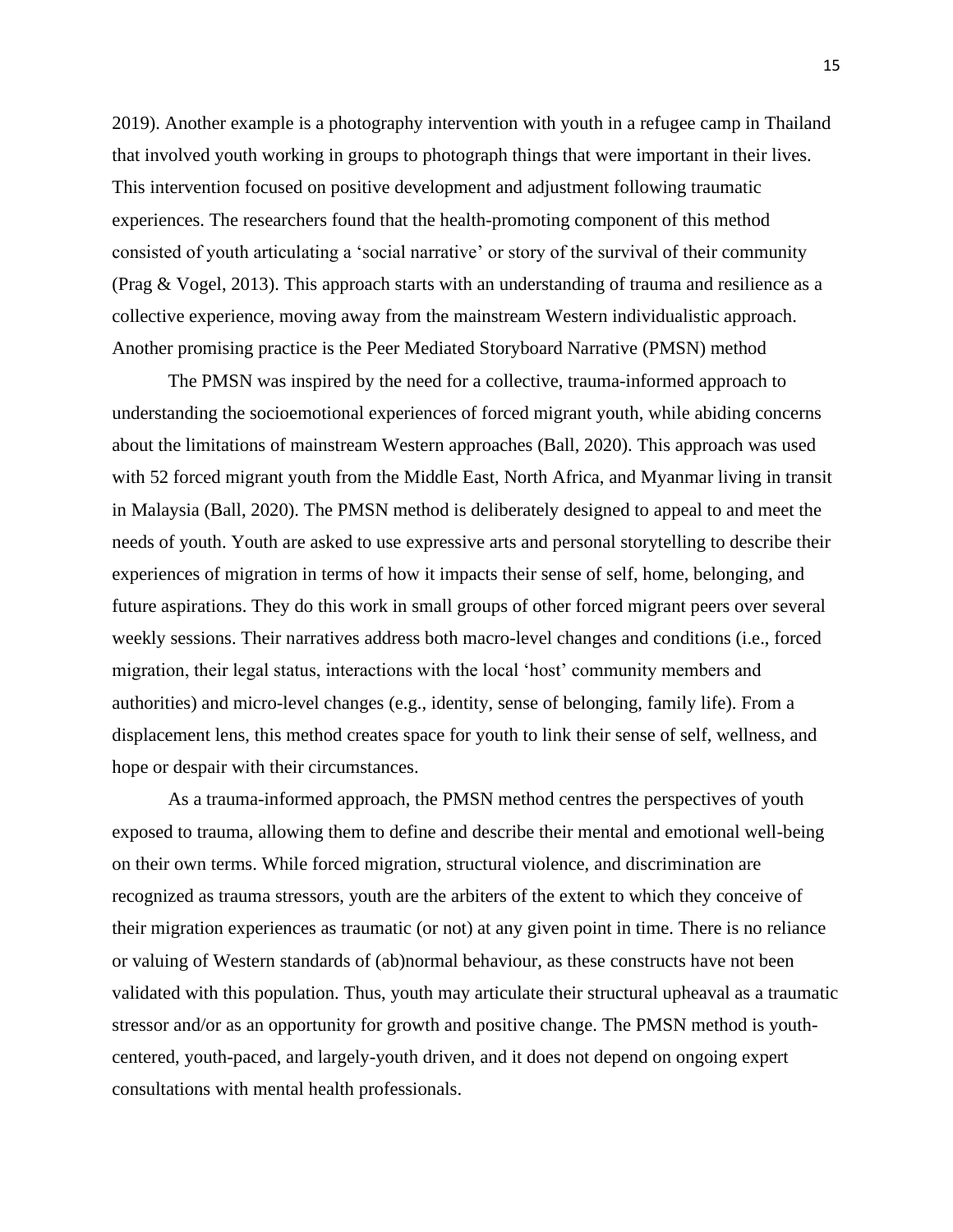The foregoing examples illustrate approaches that recognize displacement, poverty, and violence as ongoing structural conditions that contribute to trauma and recognize that mental health and social problems must be addressed in tandem. These approaches are primarily aimed at a micro-level, to promote self-insight, self-acceptance and peer support for psychosocial challenges, growth, and development. They do not intervene in the structural problems that continue to oppress forced migrant youth in transit. Nevertheless, in addition to meeting an immediate need to 'do more' for youth in transit, these approaches can generate insights about the conditions, needs and goals of forced migrant youth from their own perspectives. This information can be used to advocate for reform of local policies affecting the conditions for forced migrants, youth-centred international human rights legislations, and humanitarian programming.

# Directions for future research

This review of current research across multiple disciplines underscores the need to deconstruct the prevalent image of forced migrant youth as passive victims of circumstances and develop the view, reflected in the UNCRC, that they are actively engaged in making meaning of their lived experiences and their identities (Ball & Moselle, 2016; Guerrero & Tinkler, 2010; Maguire, 2012). Regardless of how limited their room for maneuver may be, forced migrants have various areas of choice in terms of how to engage with their situation and alternative ways of making meaning of their experiences. The socio-emotional development, mental health and psychosocial needs should be explored within the context of their embeddedness in particular social, political, and historical situations and ongoing structural conditions. The urgency of this research cannot be overstated. As conflict migration numbers globally continue to grow, the negative impacts that forced migration can have on youth include a host of lifelong difficulties. This does not mean, however, that youth lack personal capacities for resilience and agency, and there may be strengths flowing from communal empathy and support. In the past decade, there has been more interest in forced migrant youth on the parts of researchers, some national governments, development agencies, and UNHCR. Going forward, a more youth-centric and holistic understanding of youths' perspectives on their own migration journeys can yield insights about how to engage youth in finding strategies to support their socioemotional wellness, capacity for peer support, and ability to engage productively with their circumstances.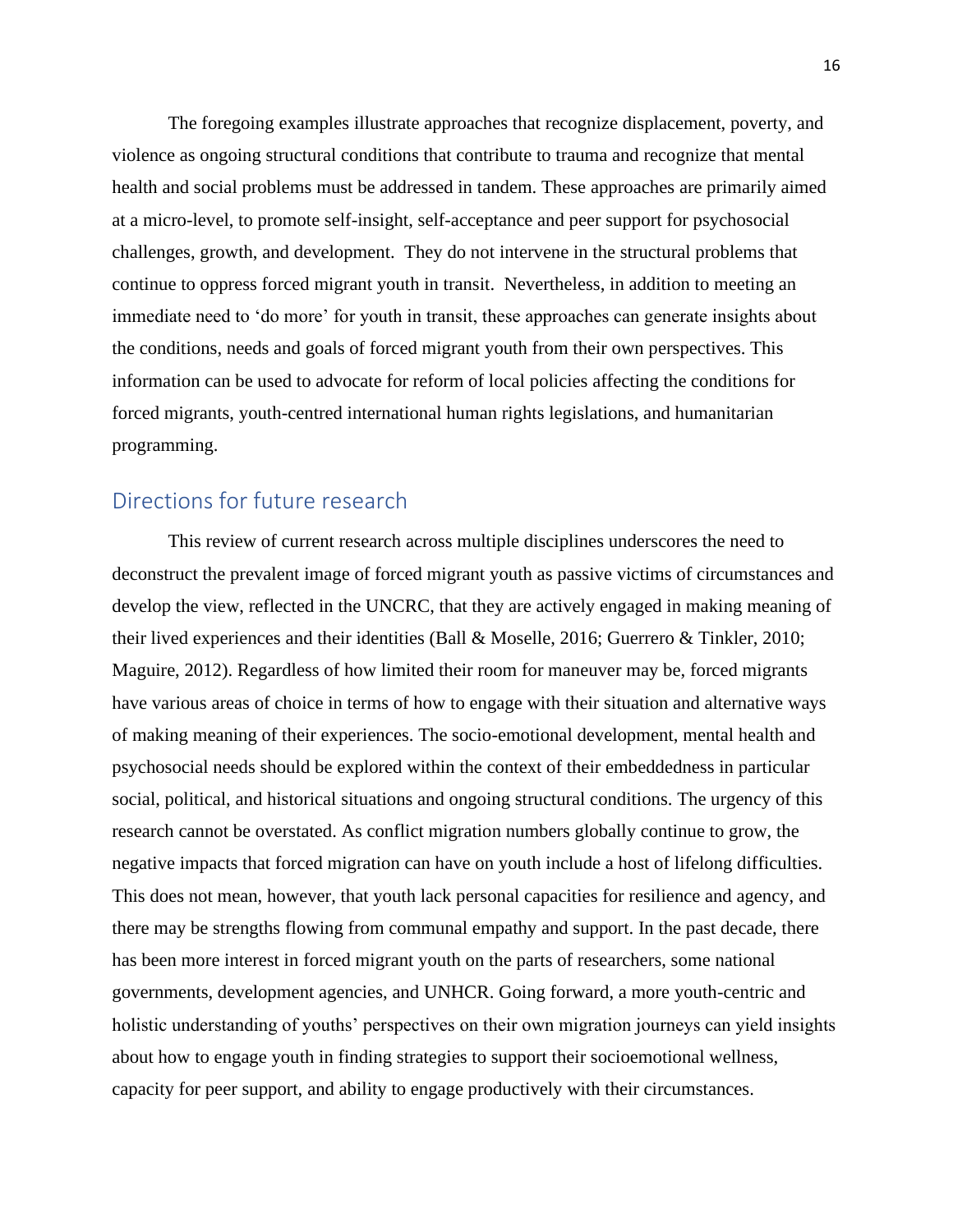#### References

- Arnett Jensen, J. (2011). Bridging universal and cultural perspectives: A vision for developmental psychology in a global world. *Child Development Perspectives, 6*(1), 98- 104. https://doi.org/10.1111/j.1750-8606.2011.00213.x
- Ball, J. (2020). An arts-based, peer-mediated story board narrative method in research on identity, belonging and future aspirations of forced migrant youth. *Migration, Mobility, & Displacement, 5*(2), 83-93.<https://journals.uvic.ca/index.php/mmd/index>
- Ball, J. & Moselle, S. (2015). Living liminally: Migrant children living in the Myanmar-Thailand border region. *Global Studies of Childhood 5(4),* pp.425-436. [https://doi.org/10.1177/2043610615613883](https://doi.org/10.1177%2F2043610615613883)
- Ball, J. & Moselle, S. (2016). Forced migrant youth's identity development and agency in resettlement decision-making: Liminal life on the Myanmar-Thailand Border. *Migration, Mobility, & Displacement 2*(2), pp.110-125.<https://doi.org/10.18357/mmd22201616157>
- Ball, J., Mustafa, S.M.S., & Moselle, K. (1994). Cultural influences on help-seeking for emotional problems. In G. Davidson (Ed.), *Applying psychology: Lessons from Asia and Oceania.* (pp. 97-112). Brisbane: Australia Academic Press.
- Baumeister, R., & Leary, M. (1995). The need to belong: Desire for interpersonal attachments as a fundamental human motivation. *Psychological Bulletin, 117*(3), 497– 529. [https://doi.org/10.1037/0033-2909.117.3.497.](https://doi.org/10.1037/0033-2909.117.3.497)
- Ball, J. & Beazley, H. (2017). Relational ethics of cultural safety, rights and desire: reflections on doing community-engaged research with migrant families in Indonesia. *Revista Migraciones, 42,* 119-147.
- Berry, J. W., Phinney, J. S., Sam, D. L., & Vedder, P. (2006). Immigrant youth: Acculturation, identity, and adaptation. *Applied psychology*, *55*(3), 303-332.
- Bellino, M. J. (2018). Youth aspirations in Kakuma Refugee Camp: education as a means for social, spatial, and economic (im)mobility. *Globalisation, Societies and Education*, *16*(4), 541-556.<https://doi.org/10.1080/14767724.2018.1512049>
- Berthold, S. M., Mollica, Richard. F., Silove, Derrick., Tay, Alvin K., Lavelle, J., & Lindert, J. (2019). The HTQ-5: Revision of the Harvard trauma questionnaire for measuring torture,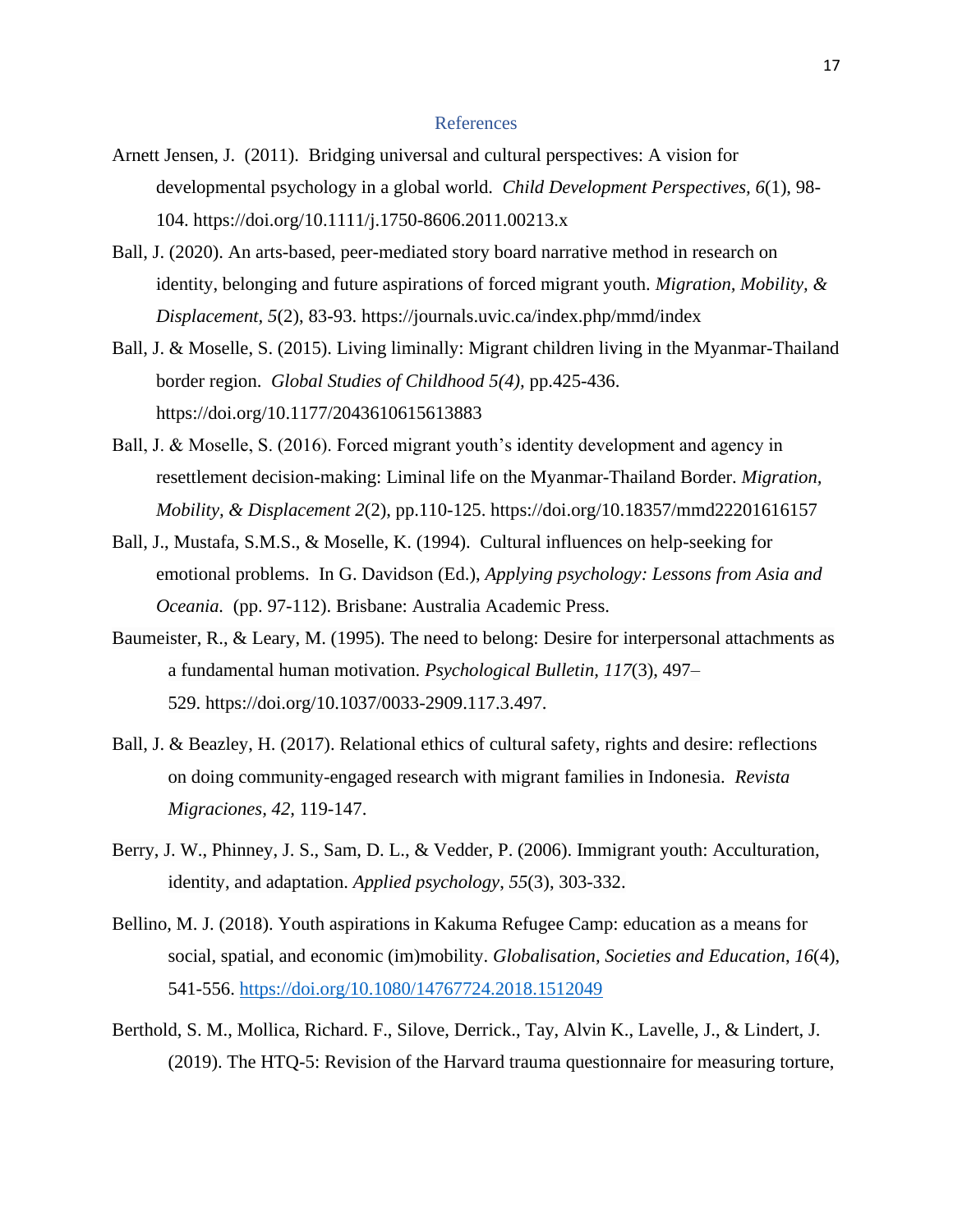trauma and DSM-5 PTSD symptoms in refugee populations. *European Journal of Public Health, 29*(3), 468-474. [https://doi.org/1](https://doi.org/10.1037/0033-2909.117.3.497)0.1093/eurpub/cky256

- Bennouna, C., Khauli, N., Basir, M., Allaf, C., Wessells, M., & Stark, L. (2019). School-based programs for supporting the mental health and psychosocial wellbeing of adolescent forced migrants in high-income countries: A scoping review. *Social Science & Medicine*, *239*, 112558. <https://doi.org/10.1016/j.socscimed.2019.112558>
- Betancourt, T.S., & Khan, K.T. (2008). The mental health of children affected by armed conflict: Protective processes and pathways to resilience. *International Review of Psychiatry, 20*(3), 317-328. [https://doi.org/1](https://doi.org/10.1037/0033-2909.117.3.497)0.1080/09540260802090363
- Betancourt, T. S., Yang, F., Bolton, P., & Normand, S. L. (2014). Developing an African youth psychosocial assessment: an application of item response theory*. International Journal of Methods in Psychiatric Research, 23*(2), 142-160. <https://doi.org/10.1002/mpr.1420>
- Bhabha, Jacqueline. (2014). *Child migration and human rights in a global age.* Princeton: Princeton University Press.
- Bhabha, J., & Abel, G. (2020). Children and unsafe migration. In *World Migration Report 2020* (pp. 251-280), International Organization for Migration.
- Bhatia, S. (2018). *Decolonizing psychology: Globalization, social justice, and Indian youth identities*. New York, NY, United States of America: Oxford University Press
- Bhatia, S., & Priya, K. R. (2018). Decolonizing culture: Euro-American psychology and the shaping of neoliberal selves in India. *Theory & Psychology, 28*(5), 645-668. https://doi.org/10.1177/0959354318791315
- Boyden, J. (2003). Children under fire: Challenging assumptions about children's resilience. *Children, Youth and Environments, 13*(1), 1-29.
- Boyden, J. (2013). 'We're not going to suffer like this in the mud': Educational aspirations, social mobility and independent child migration among populations living in poverty. , *Compare: A Journal of Comparative and International Education, 43*(5), 580-600. https://doi.org/10.1080/03057925.2013.821317
- Burck, C. & Hughes, G. (2018). Challenges and impossibilities of 'standing alongside' in an intolerable context: Learning from refugees and volunteers in the Calais camp. *Clinical*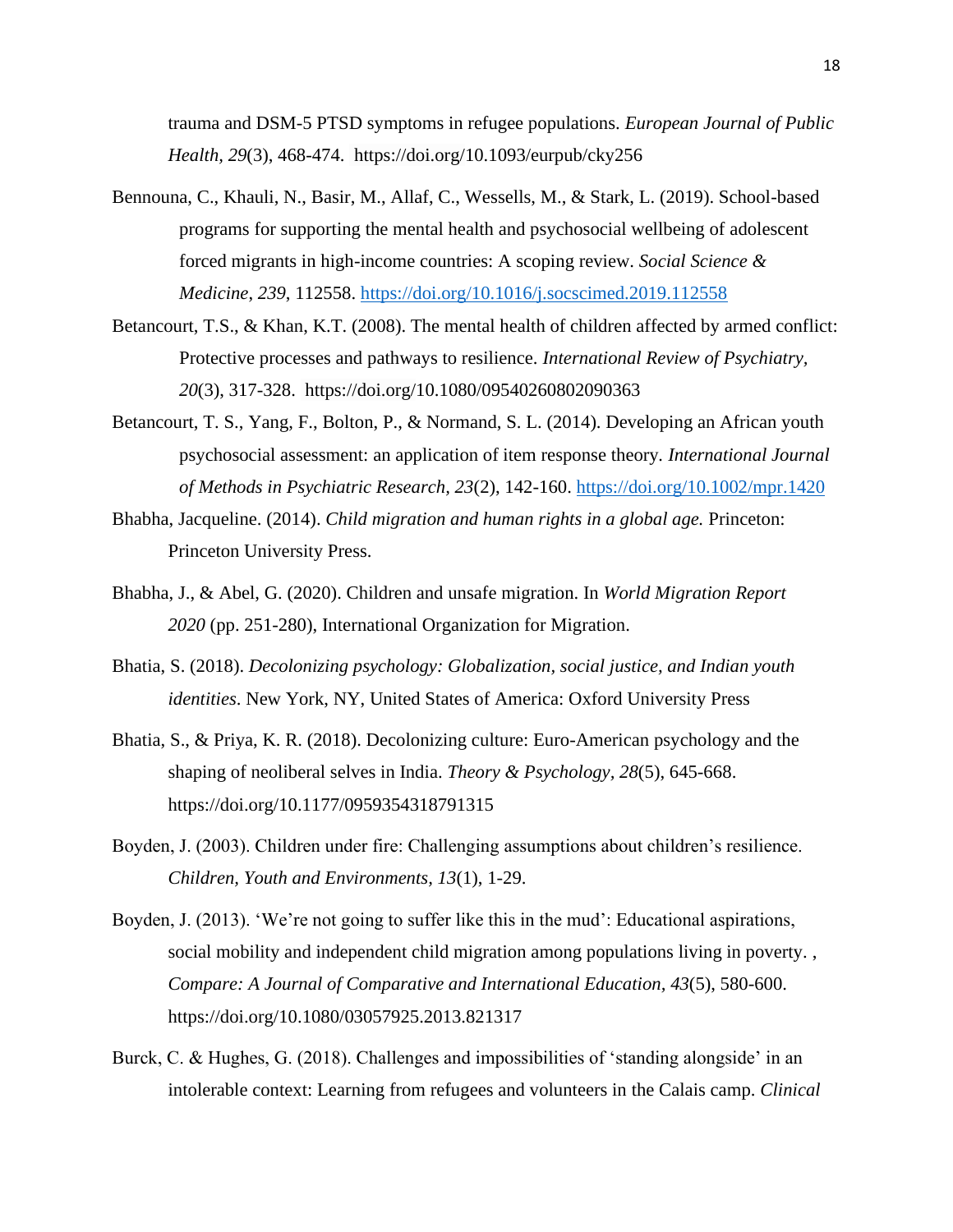*Child Psychology and Psychiatry, 23*(2), 223-237. https://doi.org/10.1177/1359104517742187

- Carswell, Kenneth., Blackburn, Pennie., & Barker, Chris. (2011). The relationship between trauma, post-migration problems and the psychological well-being of refugees and asylum seekers. *International Journal of Social Psychiatry, 57*(2), 107- 119. [https://doi.org/1](https://doi.org/10.1037/0033-2909.117.3.497)0.1177/0020764009105699
- Castles, Stephen. (2006). Global perspectives on forced migration. *Asian and Pacific Migration Journal*, *15*(1), 7-28. https://doi.org/10.1177/011719680601500102
- Chao, S. (2014, November 21). Q&A: Malaysia's refugees and asylum seekers. In *Al Jazeera Feature: Malaysia*. [https://www.aljazeera.com/indepth/features/2014/11/qa-malaysia](https://www.aljazeera.com/indepth/features/2014/11/qa-malaysia-refugees-asylum-seekers-2014112083749828814.html)[refugees-asylum-seekers-2014112083749828814.html](https://www.aljazeera.com/indepth/features/2014/11/qa-malaysia-refugees-asylum-seekers-2014112083749828814.html)
- Chentsova-Dutton, Y., & Maercker, A. (2019). Cultural scripts of traumatic stress: Outline, illustrations, and research opportunities. *Frontiers in Psychology, 10*, 2528- 2528. [https://doi.org/1](https://doi.org/10.1037/0033-2909.117.3.497)0.3389/fpsyg.2019.02528
- Clayton, S., Gupta, A., & Willis, K., 1968. (2019). *Unaccompanied young migrants: Identity, care and justice.* Bristol, UK: Policy Press.
- Committee for the Protection and Promotion of Child Rights (Burma). (2009). Feeling small in another person's country: the situation of Burmese Migrant children in Mae Sot, Thailand. [http://www.burmalibrary.org/docs08/Feeling\\_Small.pdf](http://www.burmalibrary.org/docs08/Feeling_Small.pdf)
- Daniel, S. (2019). Writing our identities for successful endeavors: Resettled refugee youth look to the future. In *Journal of Research in Childhood Education 33*(1), pp.71-83. <https://doi.org/10.1080/02568543.2018.1531448>
- De Jong, J. (2011). (Disaster) public mental health. In D. Stein, M. Friedman, & C. Blanco (Eds.), *Post-traumatic Stress Disorder* (pp. 217-262). Chichester: Wiley-Blackwell.
- Doná, G., & Veale, A. (2011). Divergent discourses, children and forced migration. *Journal of Ethnic and Migration Studies, 37*(8), 1273-1289. [https://doi.org/1](https://doi.org/10.1037/0033-2909.117.3.497)0.1080/1369183X.2011.590929
- Dowd, R. (2008). *Trapped in transit: The plight and human rights of stranded migrants*. The UN Refugee Agency (UNHCR). [https://www.unhcr.org/research/working/486c92d12/trapped-transit-plight-human](https://www.unhcr.org/research/working/486c92d12/trapped-transit-plight-human-rights-stranded-migrants-rebecca-dowd.html)[rights-stranded-migrants-rebecca-dowd.html](https://www.unhcr.org/research/working/486c92d12/trapped-transit-plight-human-rights-stranded-migrants-rebecca-dowd.html)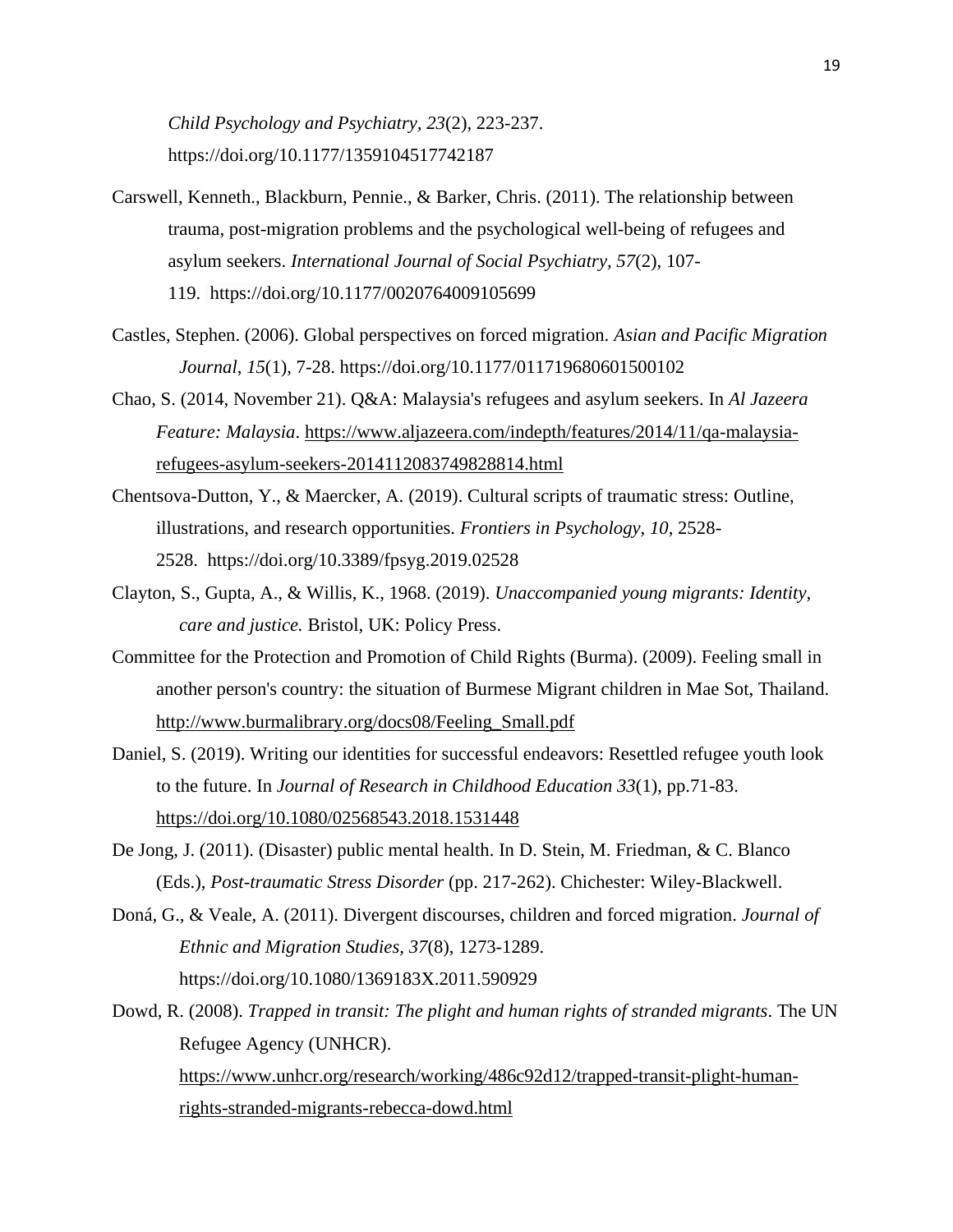Edge, S., Newbold, K. B., & McKeary, M. (2014). Exploring socio-cultural factors that mediate, facilitate & constrain the health and empowerment of refugee youth. *Social Science and Medicine, 117*, 34–41. https://doi.org/10.1016/j.socscimed.2014.07.025

Erikson, E. H. (1968). *Identity, youth and crisis*. W.W. Norton.

- Ensor, Marisa O. (2010). Understanding migrant children: Conceptualizations, approaches, and issues. In M.O. Ensor & E.M. Gozdziak (Eds.), *Children and migration at the crossroads of resiliency and vulnerability* (pp. 15-35). New York: Palgrave Macmillan.
- Evans, R., Claudia L.F., & Fraser, E.M. (2013). *UNHCR's Engagement with Displaced Youth. A Global Review*. Geneva: UNHCR. https://www.unhcr.org/en-us/513f37bb9.pdf
- Fazel, M., & Stein, A. (2002). The mental health of refugee children. *Archives of Disease in Childhood, 87*(5), 366-370. https://doi.org/10.1136/adc.87.5.366
- Fincham, K. (2012). Learning the nation in exile: Constructing youth identities, belonging and 'citizenship' in Palestinian refugee camps in south Lebanon. *Comparative Education, 48*(1), 119-133. https://doi.org/10.1080/03050068.2011.637767
- Gadeberg, A.K., Norredam, M. (2016). Urgent need for validated trauma and mental health screening tools for refugee children and youth. *European Child Adolescent Psychiatry 25*, 929–93. https://doi.org/10.1007/s00787-016-0837-2
- Gartrell A., & Hak, P. (2017). Globalization, regional integration and disability inclusion: insights from rural Cambodia. In A. McGregor, L. Law, & F. Miller (Eds.), *Routledge Handbook of Southeast Asian Development* (pp. 238 – 249). Routledge.
- Guerrero, A. L., & Tinkler, T. (2010). Refugee and displaced youth negotiating imagined and lived identities in a photography‐based educational project in the United States and Colombia. *Anthropology & Education Quarterly*, *41*(1), 55-74.
- Harild, N. (2016). Forced displacement: A development issue with humanitarian elements. *Forced Migration Review, 2016*(52), 4-7.
- Hebebrand, J., Anagnostopoulos, D., Eliez, S., Linse, H., Pejovic-Milovancevic, M., & Klasen, H. (2016). A first assessment of the needs of young refugees arriving in Europe: What mental health professionals need to know. *European Child & Adolescent Psychiatry, 25*(1), 1-6. https://doi.org/10.1007/s00787-015-0807-0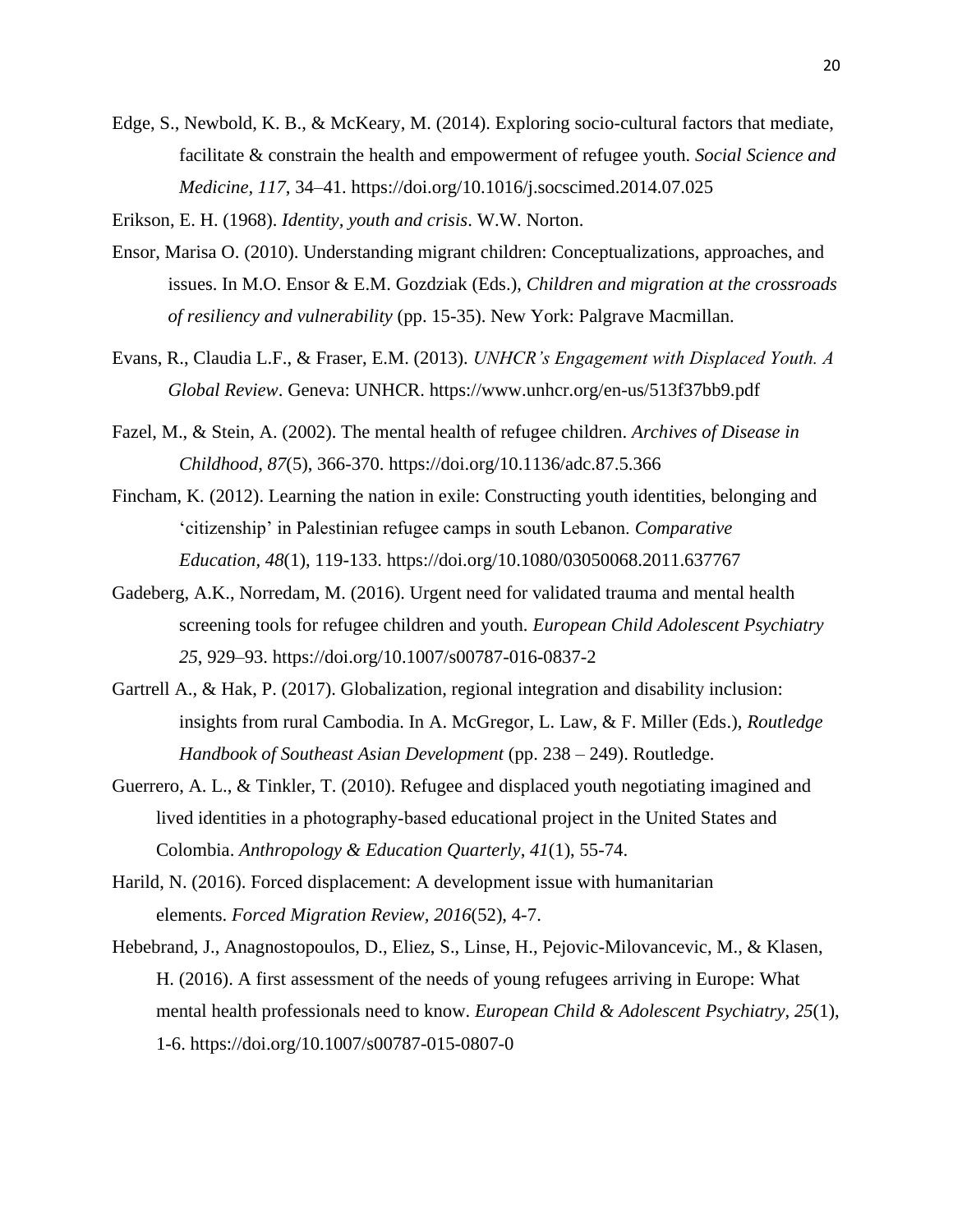- Hodes M., Jagdev D., Chandra N, Cunniff A. (2008). Risk and resilience for psychological distress amongst unaccompanied asylum seeking adolescents. *Journal of Child Psychology and Psychiatry, 49*(7):723–732
- International Organization for Migration, IOM. (2017). *Assessment of suicide risks and factors in a refugee camp in Thailand.* Report prepared for the UN Migration Agency. https://progressivevoicemyanmar.org/wp-content/uploads/2017/06/IOM-Mission-in-Thailand-Assessment-of-Suicide-Risks-and-Factors-in-a-Refugee-Camp-in-Thailand.pdf

IOM (2019). *IOM glossary on migration.* <https://www.iom.int/>

- Jones, P., & Krzyzanowski, M. (2011). Identity, belonging and migration: beyond constructing 'others.' In G. Delanty, R. Wodak, & P. Jones (Eds.), *Identity, belonging and migration* (pp.38-53). Liverpool University Press. Doi:10.5949/UP09781846314537.003
- Kirmayer, L. J., & Swartz, L. (2014). Culture and global mental health. In V. Patel, H. Minas, A. Cohen, M.J. Prince (Eds.), *Global mental health: Principles and practice.* (pp. 41-62). Oxford: Oxford University Press.
- Kleinman, A. (2010). Four social theories for global health. *The Lancet* (British Edition), *375*(9725), 1518-1519. https://doi.org/10.1016/S0140-6736(10)60646-0
- Latzman, R. D., Malikina, M. V., Hecht, L. K., Lilienfield, S.O., & Chan, W. Y. (2016). The contribution of personality and refugee camp experience to callous and unemotional traits among immigrant adolescents in the United States: Implications for the DSM-5 "limited prosocial emotions" specifier. *Child Psychiatry and Human Development, 47*(2), 215-225. https://doi.org/10.1007/s10578-015-0558-7
- Lustig, S. L., Kia-Keating, M., Knight, W. G., Geltman, P., Ellis, H., Kinzie, J. D., Keane, T., & Saxe, G. N. (2004). Review of child and adolescent refugee mental health. *Journal of the American Academy of Child and Adolescent Psychiatry, 43*(1), 24-36. https://doi.org/10.1097/00004583-200401000-00012
- Lynch, M. (2010). Without face or future: Stateless infants, children, and youth. In M.O. Ensor and E.M. Gozdziak (Eds.), *Children and migration* (pp. 117-140). New York: Palgrave Macmillan.
- Maguire, S. (2012). Being young and out of place: Putting adolescents and youth at the centre. *Forced Migration Review, 40,* 4-5.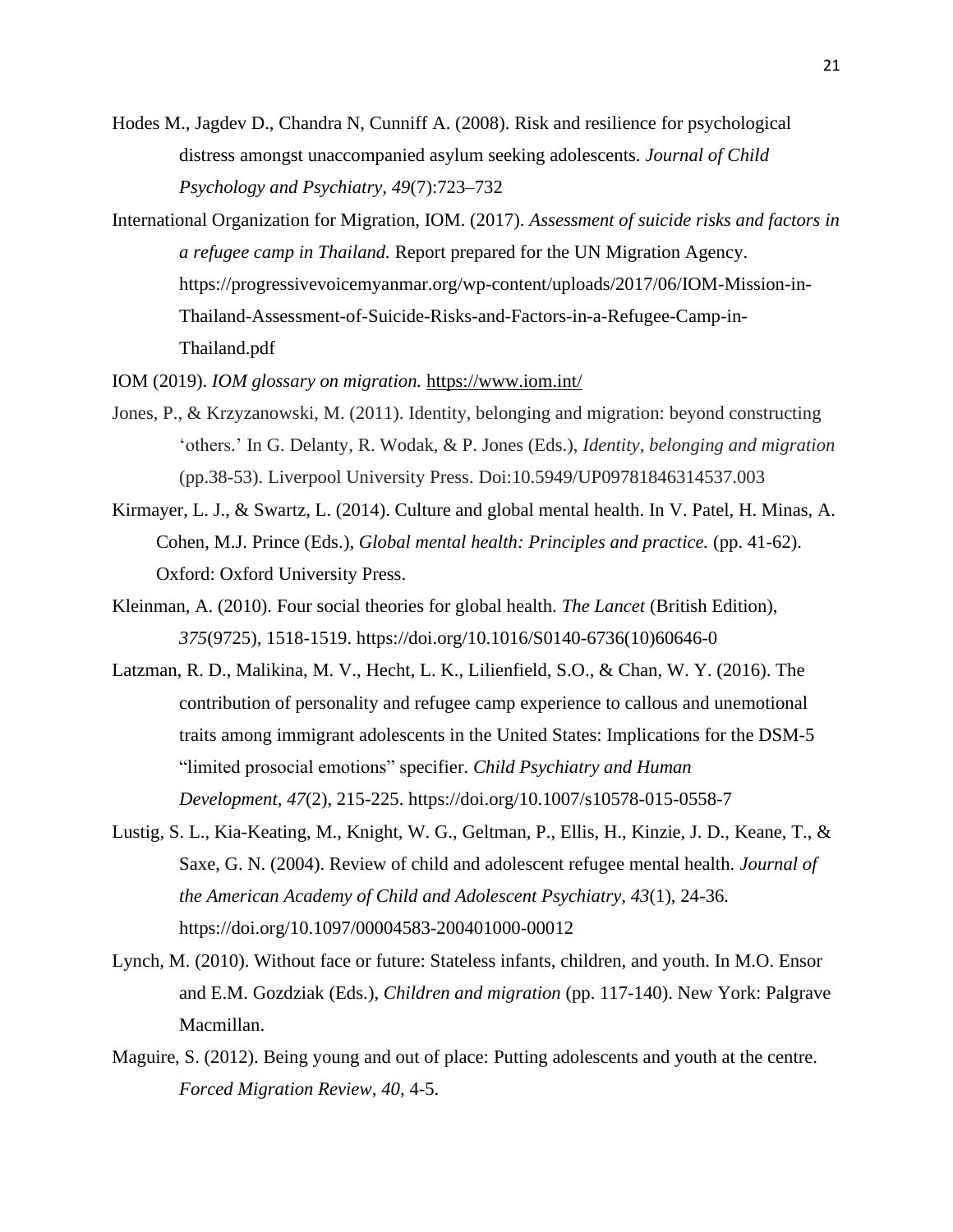- Marsella, Anthony J. (2010). Ethnocultural aspects of PTSD: An overview of concepts, issues, and treatments. *Traumatology,16*(4), 17-26. https://doi.org/10.1177/1534765610388062
- Martin, Susan F., Fagan, Patricia Weiss., Jorgensen, Kari., Mann-Bondat, Lydia., & Schoenholtz, Andrew. (2005). *The Uprooted: Improving Humanitarian Response to Forced Migration.* NY: Lexington.
- Mawani, F. N. (2014). Social determinants of refugee mental health. In *Refuge and resilience* (pp. 27-50). Springer, Dordrecht.
- Masten, A. S., Motti-Stefanidi, F., & Rahl-Brigman, H. A. (2019). Developmental risk and resilience in the context of devastation and forced migration. In R. Parke & G.H. Elder Jr (Eds.), *Children in changing worlds: Sociocultural and temporal perspectives* (pp. 84-111). Cambridge University Press.
- Meyer, S. R., Meyer, E., Bangirana, C., Mangen, P. O., & Stark, L. (2019). Protection and wellbeing of adolescent refugees in the context of a humanitarian crisis: Perceptions from South Sudanese refugees in Uganda. *Social Science & Medicine*, *221*, 79-86.
- Motti-Stefanidi, F. Identity development in the context of the risk and resilience framework. In McLean, K. C., & Syed, M. U. (Eds). *The Oxford handbook of identity development*  (pp. 472-489). New York: Oxford University Press.
- Ncube, N. (2006). The tree of life project: Using narrative ideas in work with vulnerable children in southern Africa. *International Journal of Narrative Therapy and Community Work*, *(1),* 3, 1-14.
- Newnham, E. A., Kashyap, S., Tearne, J., & Fazel, M. (2018). Child mental health in the context of war: An overview of risk factors and interventions for refugee and war-affected youth. In N. Morina & A. Nickerson (Eds.), *Mental Health of Refugee and Conflict-Affected Populations: Theory, Research, and Practice.* (pp. 37-63). Cham: Springer International Publishing. https://doi.org/10.1007/978-3-319-97046-2\_3
- Ortiz-Echevarria, L., Greeley, M., Bawoke, T., Zimmerman, L., Robinson, C., & Schlecht, J. (2017). Understanding the unique experiences, perspectives and sexual and reproductive health needs of very young adolescents: Somali refugees in ethiopia. Conflict and Health, 11(S1), 26-26. doi:10.1186/s13031-017-0129-6Papadopoulos, Renos K. (2001). Refugee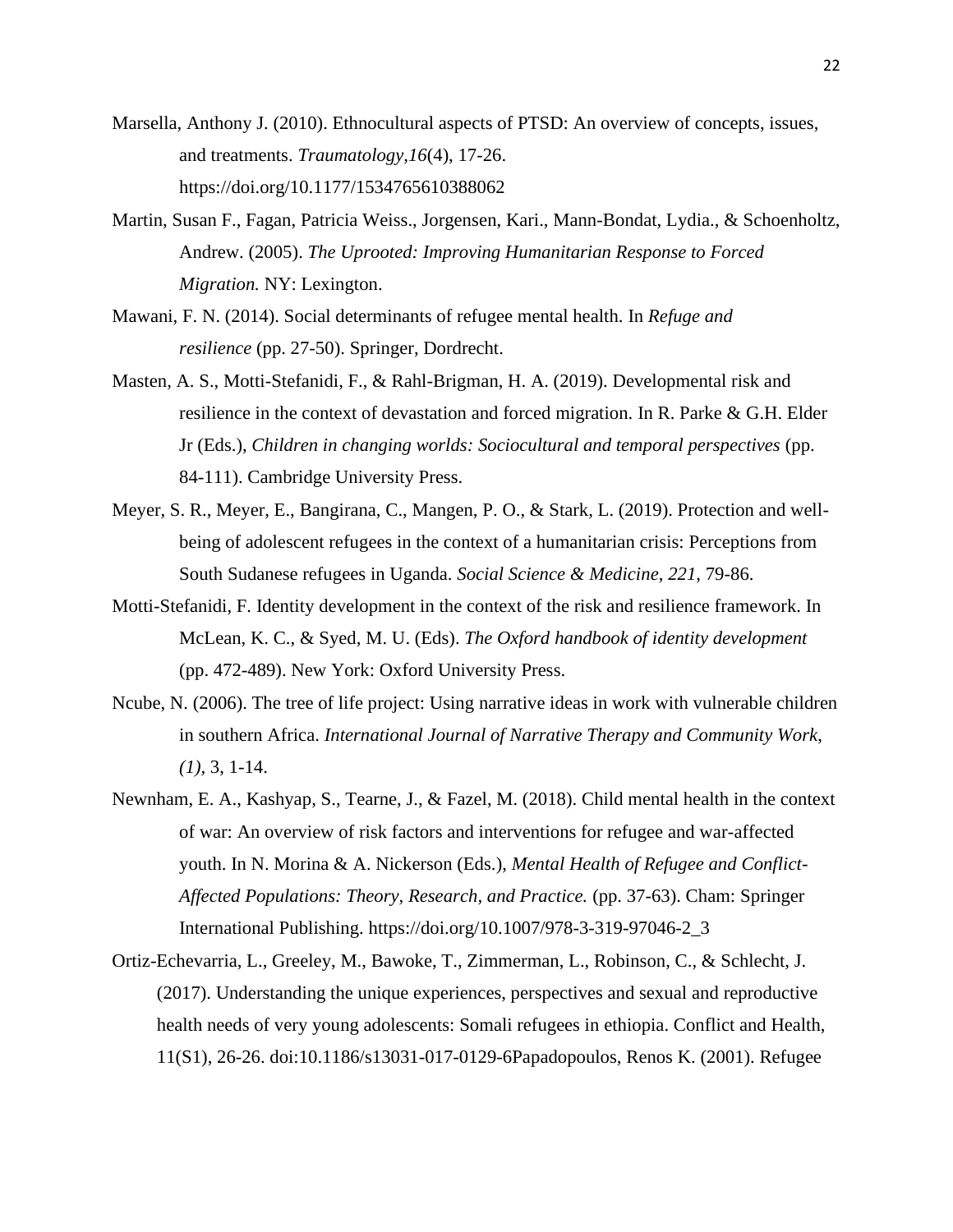families: Issues of systemic supervision. *Journal of Family Therapy, 23*(4), 405-422. https://doi.org/10.1111/1467-6427.00193

- Pedersen, D. (2002). Political violence, ethnic conflict, and contemporary wars: Broad implications for health and social well-being. *Social Science & Medicine, 55,* 175–190. http://dx.doi.org/10.1016/S0277- 9536(01)00261-1
- Pedersen, D., Kienzler, H., & Guzder, J. (2015). Searching for best practices: A systematic inquiry into the nature of psychosocial interventions aimed at reducing the mental health burden in conflict and post-conflict settings. *SAGE Open, 5*(4), 215824401561516. doi:10.1177/215824401561516
- Pfeiffer, Elisa., & Goldbeck, Lutz. (2017). Evaluation of a trauma‐Focused group intervention for unaccompanied young refugees: A pilot study. *Journal of Traumatic Stress, 30*(5), 531-536. https://doi.org/10.1002/jts.22218
- Posselt, M., Eaton, H., Ferguson, M., Keegan, D., & Procter, N. (2019). Enablers of psychological well‐being for refugees and asylum seekers living in transitional countries: A systematic review. Health & Social Care in the Community, 27(4), 808- 823.
- Prag, H. & Vogel, G. (2013). Therapeutic photography: fostering posttraumatic growth in Shan adolescent refugees in northern Thailand. *Intervention (Amstelveen, Netherlands)*, (11), 37-51.
- Razali, R. M., Nordin, R., & Duraisingam, T. J. (2015). Migration and statelessness: Turning the spotlight on Malaysia. *Social Sciences & Humanities, 23*(S), 19-36.
- Reynolds, T., & Zontini, E. (2016). Transnational and diasporic youth identities: exploring conceptual themes and future research agendas. *Identities, 23*(4), 379-391.
- Salamanca-Buentello, F., Seeman, M.V., Daar, A.S. and Upshur, R.E., (2020). 'The ethical, social, and cultural dimensions of screening for mental health in children and adolescents of the developing world', *PloS One, 15*(8), p.e0237853.
- Sim, A., Annan, J., Puffer, E., Salhi, C., & Betancourt, T. (2014). *Building Happy Families: Impact evaluation of a parenting and family skills intervention for migrant and displaced Burmese families in Thailand*. International Rescue Committee.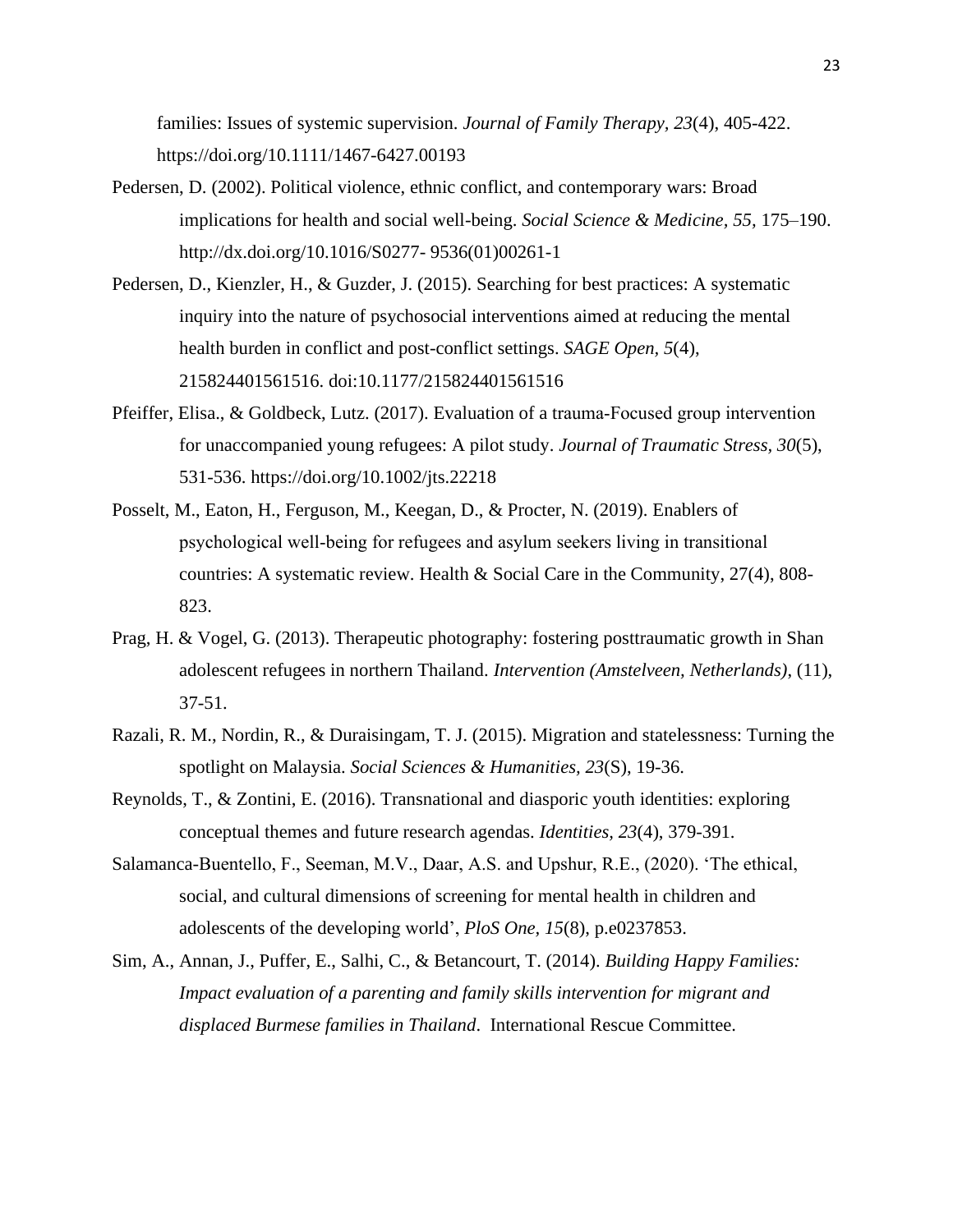- Siriwardhana, C., & Stewart, R. (2012). Forced migration and mental health: Prolonged internal displacement, return migration and resilience. *International Health*, *5*(1), 19-23. https://doi.org/10.1093/inthealth/ihs014
- Somasundaram, D., & Sivayokan, S. (2013). Rebuilding community resilience in a post-war context: Developing insight and recommendations - a qualitative study in northern Sri Lanka. *International Journal of Mental Health Systems, 7*(1), 3-3. https://doi.org/10.1186/1752-4458-7-3
- Suarez, E.B. (2016). Trauma in global contexts: Integrating local practices and socio-cultural meanings into new explanatory frameworks of trauma', *International Social Work, 59*(1), 141-141. https://doi.org/10.1177/0020872813503859
- Suárez-Orozco, C., Yoshikawa, H., Teranishi, R., & Suárez-Orozco, M. (2011). Growing up in the shadows: The developmental implications of unauthorized status. *Harvard Educational Review*, *81*(3), 438-473. https://doi.org/10.17763/haer.81.3.g23x203763783m75
- The National Child Traumatic Stress Network. (2003). Review of child and adolescent refugee mental health.

[https://www.nctsn.org/sites/default/files/resources//review\\_child\\_adolescent\\_refugee\\_m](https://www.nctsn.org/sites/default/files/resources/review_child_adolescent_refugee_mental_health.pdf) [ental\\_health.pdf](https://www.nctsn.org/sites/default/files/resources/review_child_adolescent_refugee_mental_health.pdf)

- Torok, D., & Ball, J. (2021). *Negotiating self and agency in everyday oppression: the experiences of forced migrant youth in Malaysia*. Unpublished manuscript, University of Victoria. www.youthmigrationproject.com
- Towle, R. (2017). Challenges and way forward in handling Rohingya refugees in Malaysia, International Conference on Rohingya 2017, Putrajaya, Malaysia. [https://www.unhcr.org/en-my/news/latest/2017/3/59128a817/challenges-and-way](https://www.unhcr.org/en-my/news/latest/2017/3/59128a817/challenges-and-way-forward-in-handling-rohingya-refugees-in-malaysia.html)[forward-in-handling-rohingya-refugees-in-malaysia.html](https://www.unhcr.org/en-my/news/latest/2017/3/59128a817/challenges-and-way-forward-in-handling-rohingya-refugees-in-malaysia.html)
- United Nations General Assembly (1951, July 28). *Convention relating to the status of refugees*, Treaty Series, vol. 189, 137. https://www.refworld.org/docid/3be01b964.html
- United Nations General Assembly (1967, January 31). *Protocol relating to the status of refugees*, Treaty Series, vol. 606, 267, https://www.refworld.org/docid/3ae6b3ae4.html
- United Nations General Assembly (1989, November 20). *Convention on the Rights of the Child*. Treaty Series, vol. 1577. New York.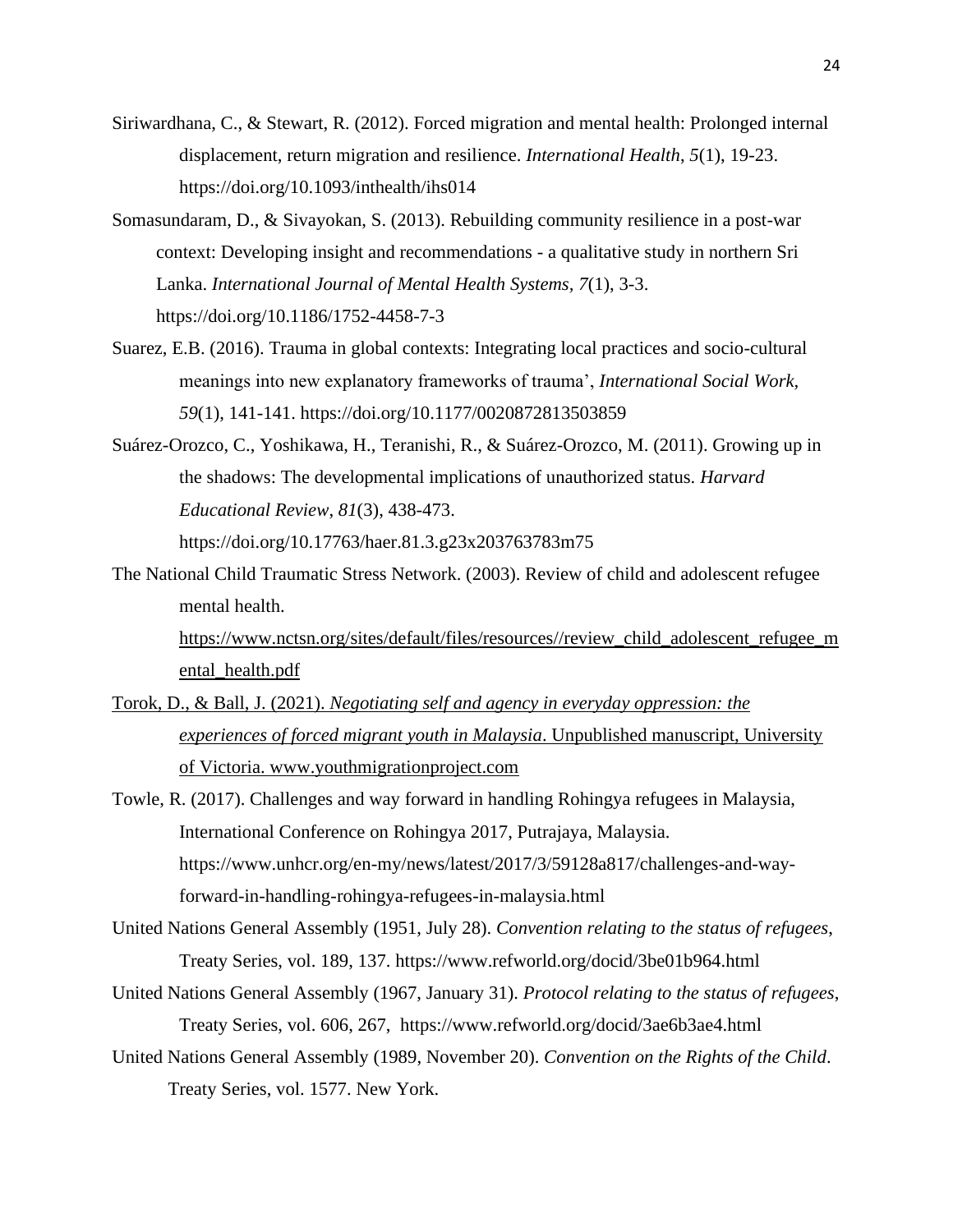- United Nations Human Rights Office of the High Commissioner (UNHROHC). (2016). *Situations of migrants in transit*. [https://www.ohchr.org/Documents/Issues/Migration/StudyMigrants/OHCHR\\_2016\\_Re](https://www.ohchr.org/Documents/Issues/Migration/StudyMigrants/OHCHR_2016_Report-migrants-transit_EN.pdf) [port-migrants-transit\\_EN.pdf](https://www.ohchr.org/Documents/Issues/Migration/StudyMigrants/OHCHR_2016_Report-migrants-transit_EN.pdf)
- United Nations High Commission for Refugees, UNHCR (n.d.). *Persons who are forcibly displaced, stateless and others of concern to UNHCR.* https://www.unhcr.org/refugeestatistics/methodology/definition/
- UNHCR (2016). *Global trends: forced displacement in 2016*. https://www.unhcr.org/globaltrends2016/
- UNHCR (2017). *Global trends: forced displacement in 2017*. https://www.unhcr.org/globaltrends2017/
- UNHCR (2019a). *Global trends: Forced displacement in 2019.*  <https://www.unhcr.org/globaltrends2019/>
- UNHCR (2019b). UNHCR Malaysia: Figures at a glance. Retrieved from <https://www.unhcr.org/figures-at-a-glance-in-malaysia.html>
- United Nations World Youth Report. (2013). *Youth & Migration.* <https://www.un.org/esa/socdev/unyin/wyr/2013/report.pdf>
- United Nations World Youth Report. (2014). *Migration and Youth: International Migrants Day 2014.* www.un.org/youthenvoy/2014/12/migration-youth-international-migrantsday-2014/.
- Van Ommeren, M. (2003). Validity issues in transcultural epidemiology. *British Journal of Psychiatry, 182,* 376-378.
- Villanueva O'Driscoll, Julia., Serneels, Geertrui., & Imeraj, Lindita. (2017). A file study of refugee children referred to specialized mental health care: From an individual diagnostic to an ecological perspective. *European Child & Adolescent Psychiatry, 26*(11), 1331-1341. https://doi.org/10.1007/s00787-017-0981-3
- Vossoughi, N., Jackson, Y., Gusler, S., & Stone, K. (2018). Mental health outcomes for youth living in refugee camps: A review. *Trauma, Violence, & Abuse*, *19*(5), 528-542. https://doi.org/10.1177/1524838016673602